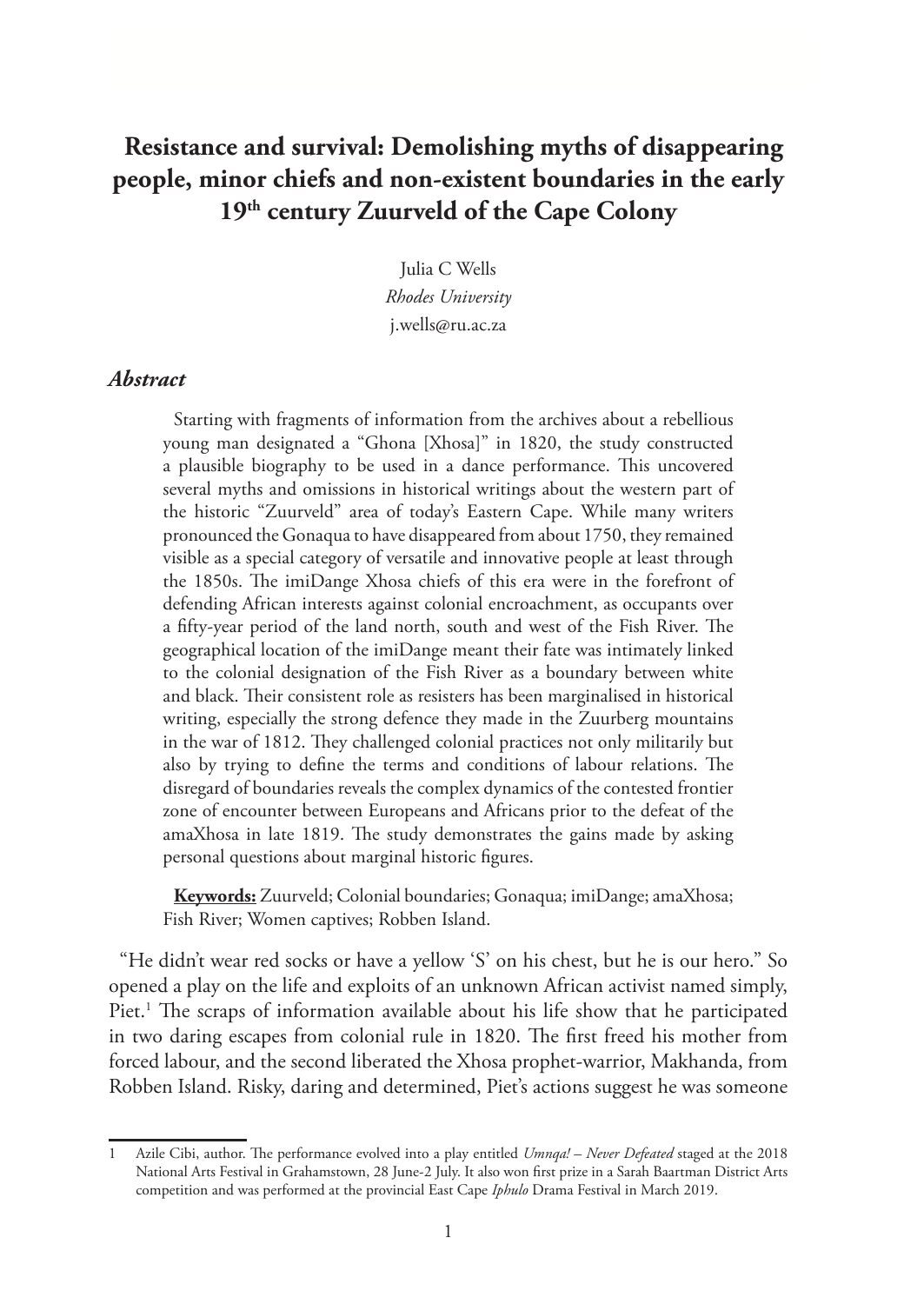who did not accept authority. He stands out.

An offer to turn his story into a performance by two young people, a poet and a pantsula dancer, stimulated further historical research into his life and times.<sup>2</sup> Their desire to know as much as possible about him forced relentless questioning. Site visits to the places associated with events in Piet's life added a further dimension to constructing his world. The performance portrayed the feelings and emotions of a young person living through the painful times of conquest yet responding in his own bold way.3

The search for Piet opened new doors of inquiry which overturned several historical lines of thinking about the places, events and people of his era. The development of a fuller story required using skills of creativity and imagination, which is now becoming an emerging methodology in history-writing.<sup>4</sup> After considering how Piet's story emerged, the new discoveries and demolition of myths that it led to will be considered.

### **Constructing Piet's story**

Historians have long prioritised written records as the source of "hard" facts, so that is where the enquiry started. The first discovery of Piet in the archives of the colonial government was an odd bit of correspondence in May 1820 from Colonel Jacob G Cuyler.<sup>5</sup> He was scrambling to manage a bungled attempt to send a group of 22 African men to Robben Island, overstepping his powers. Eventually, he had to admit his error and accept their return home, with the exception of Piet, a known troublemaker. Cuyler explained that Piet had come to Uitenhage where "he wished to stop with me and I took him into my service, but before he had been a month with me, he with his mother and two other women made off with the intention to return to [Xhosaland]". Piet's mother had been with Cuyler, he said, for eight years, brought to him by Lieutenant Lyster.<sup>6</sup>

These bits of information were enough to stimulate further investigation. Piet's rescue of his mother forms the heart of the story. Colonel Cuyler got his way and Piet alone went to Robben Island, where he was held prisoner, without benefit of trial or sentencing. About three months after he arrived, a major escape took place,

<sup>2</sup> The two performers are Azile Cibi, poet, and Likhaya Jack, pantsula dancer, both from Grahamstown/ Makhanda. They started developing their performance in late 2017.

<sup>3</sup> For the performers to construct a viable story, they at times had to invent plausible details. Though partly imaginary, these, remained rooted in the known information. The performers took part in extensive discussions about research findings and so are considered to be part of the author's research team.

<sup>4</sup> The author acknowledges with appreciation grants from Rhodes University Research Committee 2017- 2020, the National Research Foundation 2018-2020 and from the Mellon Foundation in 2020 in support of developing Creative History as a tool for the social sciences.

<sup>5</sup> Cape Archives (CA), Colonial Office (CO) 2626: Letter, J Cuyler (Landdrost of Uitenhage)/C Bird (Colonial Secretary, Cape Town), 12 May 1820.

<sup>6</sup> CA, CO 2626: Letter, J Cuyler (Landdrost of Uitenhage)/C Bird (Colonial Secretary, Cape Town), 13 May 1820.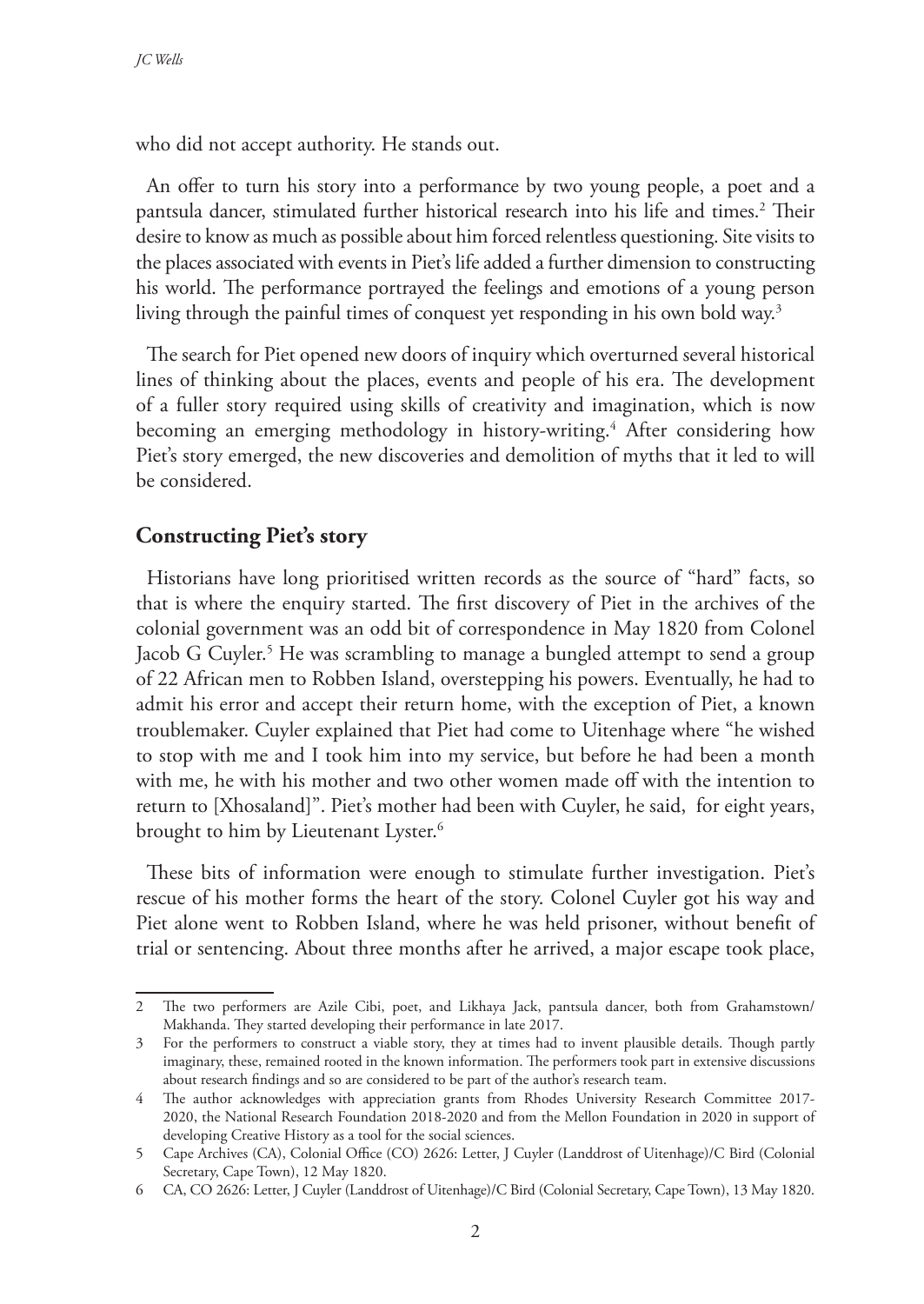freeing Makhanda, the Xhosa prophet and warrior who had led a major attack on British military headquarters at Grahamstown one year earlier. At first glance, it was not clear if Piet took part, as his name was missing from the detailed court records of the trial which followed. But eventually it emerged that he had not only been involved but had survived to successfully elude capture on land longer than most others. This confirms Piet's participation in his second escape, much bigger and more daring. The fact that he remained at large for nearly eight weeks confirms that he had especially good survival skills. This time the court pronounced that he should receive the same sentence as other escapees: Fourteen years in hard labour at Robben Island. Over the next seven years, Piet's name appeared in the monthly records for Robben Island. Perhaps most importantly, these records consistently refer to him as a "Ghona [Xhosa]". In the construction of Piet's life story, three basic facts came from the archives: That he freed his mother, that he took part in Makhanda's escape from Robben Island and that he then served there for seven years.

The search for Piet's life story reveals far more about the times in which he lived than about himself as an individual. The exercise of developing a creative performance out of Piet's story required a responsible blending of fact and fiction. The few details that exist in the written historical records about Piet can be taken as "fact" in the usual historical sense. But it is also a fact that the records were written by colonial officials, using their own terminology and format, totally shaped by the context in which they worked. As with all archival sources, they need to be read "against the grain" to see what clues they can offer about the lives of African people who had no voice in constructing the records.

Such remnants of facts offer important clues which guide the construction of the imagined parts of the story. Perhaps this part of the task should be seen as inventing plausibilities. In order to tell a believable story about Piet, some very simple but fundamental questions needed plausible answers. These included: How old Piet was in 1820; who were his parents; and where did they live? Finding credible answers to these questions formed the pillars to imagining the rest. These pillars derived from known facts but went beyond them into the realm of analytical probability. If not literally true for Piet, the core findings apply to many others.

With regard to Piet's age, none of the documents offer information. However, the closely related records of his fellow-escapees from Robben Island do give estimated ages. The other Xhosa prisoners with whom he was held at Robben Island were Batty/Hallela, 25; Jan, 28; Jakawa, 18; and Klaas, 25.7 Piet was not at their trial because he was still at large and then only joined them later. All of these four served their sentences with Piet for the next seven years, so might be taken as coming from a similar age grouping. Using this as a basis, it is plausible to assign Piet the age of

CA, Court of Justice, (CJ) 814, Criminal sentences, p. 275.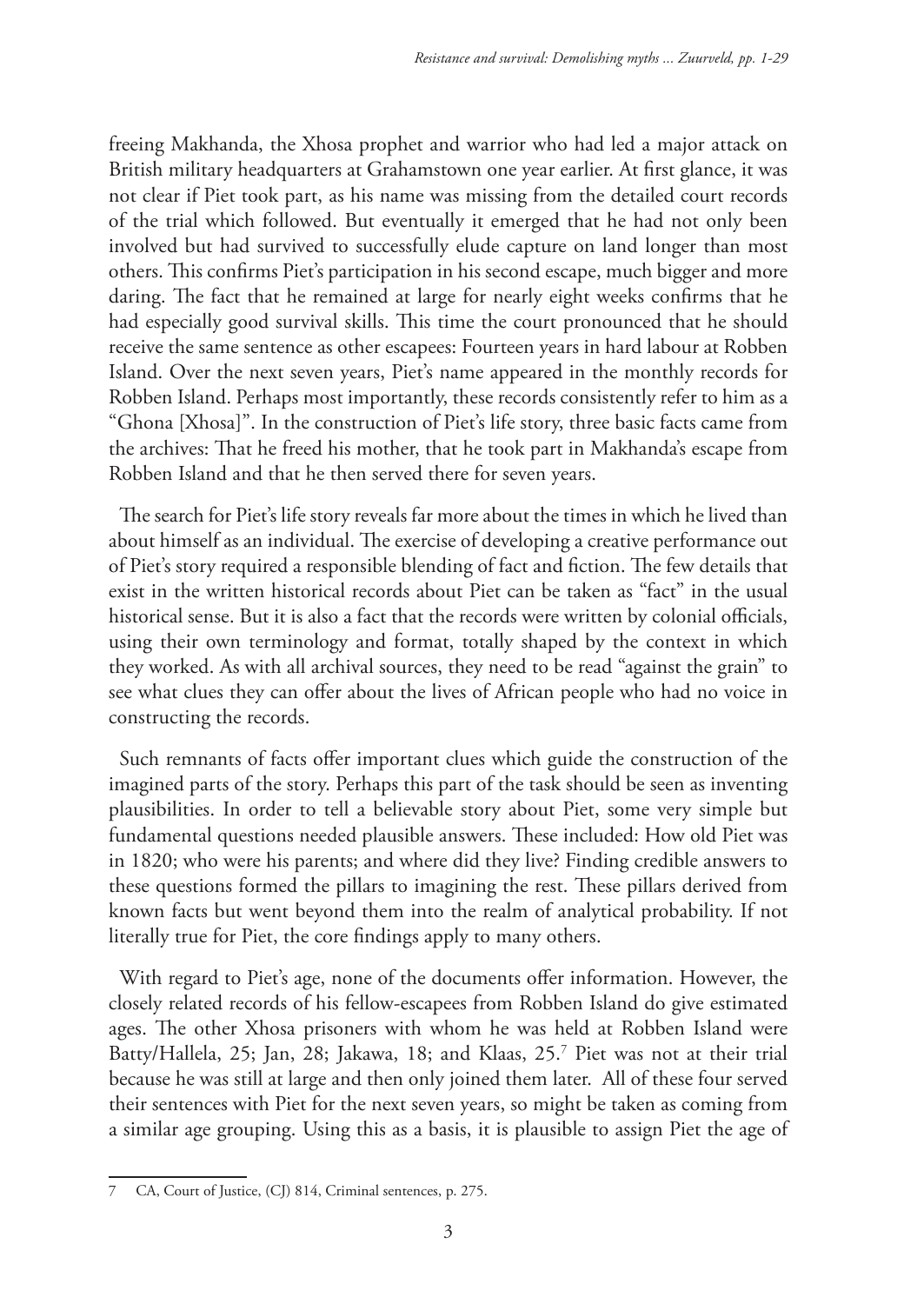25 when he carried out his two recorded escapes in 1820. With this tool in hand, it is then possible to start reconstructing other possible details of Piet's identity and background.

For the second key question, the labelling of Piet as a "Ghona [Xhosa]" in the Robben Island records suggests who his parents might have been. The research team chose to believe that Piet's mother could be defined as a Gonaqua, while his father was Xhosa.8 This choice is consistent with the views commonly shared by historians. Harinck believes that it would have been far more common for Khoe women to marry Xhosa men than vice versa, and the evidence suggests that Khoe mothers influenced passing on their language and culture to the children.9 Makhanda personally told the missionary J Campbell that his father was Xhosa and his mother was not, implying she was Khoe.10 So this is a reasonably safe plausibility for Piet.

The third question of where the family lived is very nearly answered in Cuyler's account. It is highly probable that Piet's mother was captured by British forces in the Zuurberg mountains during the 1811-1812 war. This comes from Colonel Cuyler's claims that she had worked for him for eight years prior to 1820 and his mentioning that she was brought by Lieutenant Lyster. This information is consistent with known accounts of the war, which will be discussed below. These statements establish crucial evidence of a relevant place, as it can then be deduced where the refugees in the Zuurberg mountains originally came from.

With these three constructs in mind, it was then possible to revisit the historical records to piece together somewhat more speculative parts of Piet's life. The imaginative approach led to new lines of questioning. It might be said that working with what is plausible entails dealing with "soft" facts, the art of contextualisation. A responsible blending of hard and soft details opens space for the marginalised and silenced voices of African people. We have no choice but to read between the lines of their recorded actions to identify the emotions and feelings. The need to use imagination to produce a performance led to asking new and probing questions. This revealed a need to revise the historical records and demolish some of the prevailing myths. The search for Piet's life exposed five further little-told stories of the turbulent forty years and five wars that it took for Europeans to conquer the amaXhosa by 1820. Each of these will be dealt with in turn.

<sup>8</sup> "Gonaqua" refers to people of mixed Khoe and Xhosa descent, as will be discussed further on.

<sup>9</sup> G Harinck, "Interaction between Xhosa and Khoi: Emphasis on the period 1620-1750", L Thompson, (ed.), *African societies in Southern Africa* (London, Hutchinson Educational Books, 1969), p. 158.

<sup>10</sup> J Campbell, *Voyages to and from the Cape of Good Hope with an account of a journey into the interior of South Africa* (London, Religious Tract Society, 1820), p. 210.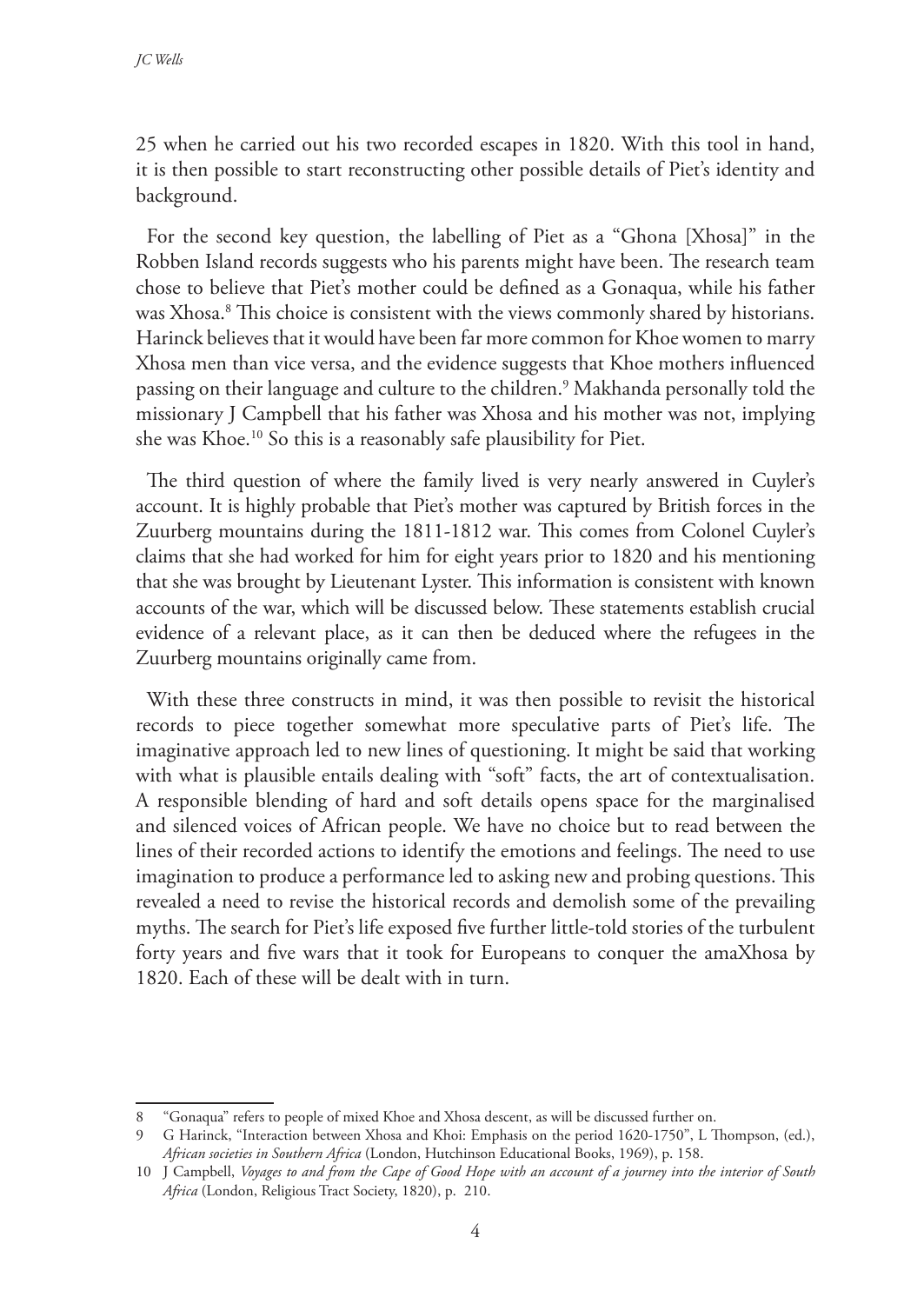### **Redefining the Gonaqua identity**

The construction of Piet's story starts best with the last clue – that he was called a "Ghona [Xhosa]" by those who imprisoned him. What did this mean in 1820? Understanding the term Gona, or Gonaqua, was particularly challenging as two opposing historical traditions emerged. One defines them as "disappearing people" derived mostly from 18<sup>th</sup> century sources, whereas the other describes them in mid-19<sup>th</sup> century as a "fifth column".<sup>11</sup> Our scanty details show that Piet's experience in 1820 supports the latter view.

The 2013 republication of the 1752 memoirs of Ensign AF Beutler firmly supports the "disappearing people" version.12 The editors, Crampton, Peires and Vernon, attempt to define who the Gonaqua were, but rest their argument on Beutler's famous comment that the people of Khoe descent that he met in the eastern borders of the Colony "do not know of what people they are".13 They speculate that the last independent Gonaqua leader may have been Babbelan, conquered by Rharhabe in 1736. From this, they conclude that "by the time of Beutler's arrival in 1752, the Gonaqua had altogether ceased to exist as an independent political entity".<sup>14</sup>

Significantly, Crampton, Peires and Vernon brush aside the claim of Gonaqua informants that the term Gonaqua simply meant people of mixed Khoe and Xhosa descent. Andrew Smith recorded in his 1836 interview of two Gonaqua men, Scappers, (age 100) and Prince (age 82) that "In early days they knew nothing of Gonas; that is the late name given to those who are bastards between [Xhosa] and [Khoe]".<sup>15</sup> The Beutler editors judge this as "incorrect" because they are aware the name appeared from the late 1600s. However, they do not take into consideration that the interviewees described many things that predated their own lifetimes. They could have meant it was a colonial usage which only became significant after their childhood, needing correction.

This description fits the evidence far better. If Gonaqua were a "category" of people, then the Euro-centric search for tribes with leaders and territory is inappropriate. It also explains the very wide geographical dispersion of people defined as Gonaqua, as well as the persistence of such people over very long periods of time. Linguists believe that the high level of Khoe features in the Xhosa language could well be the product

<sup>11</sup> R Ross, *Borders of race in colonial South Africa, the Kat River settlement, 1829 -1856* (Cambridge, Cambridge University Press, 2013), p. 94.

<sup>12</sup> H Crampton, J Peires and C Vernon (eds.), *Into the hitherto unknown, Ensign Beutler's expedition to the Eastern Cape, 1752*, translated by T Toussaint van Hove and M Wilson (Cape Town, Van Riebeeck Society, Second Series 44, 2013).

<sup>13</sup> H Crampton, J Peires and C Vernon (eds.), *Into the hitherto unknown...,* p. xxxvii.

<sup>14</sup> H Crampton, J Peires and C Vernon (eds.), *Into the hitherto unknown...,* p xxxiii.

<sup>15</sup> PR Kirby (ed.), *Andrew Smith and Natal, documents relating to the early history of that province* (Cape Town, Van Riebeeck Society, 1955), p. 138.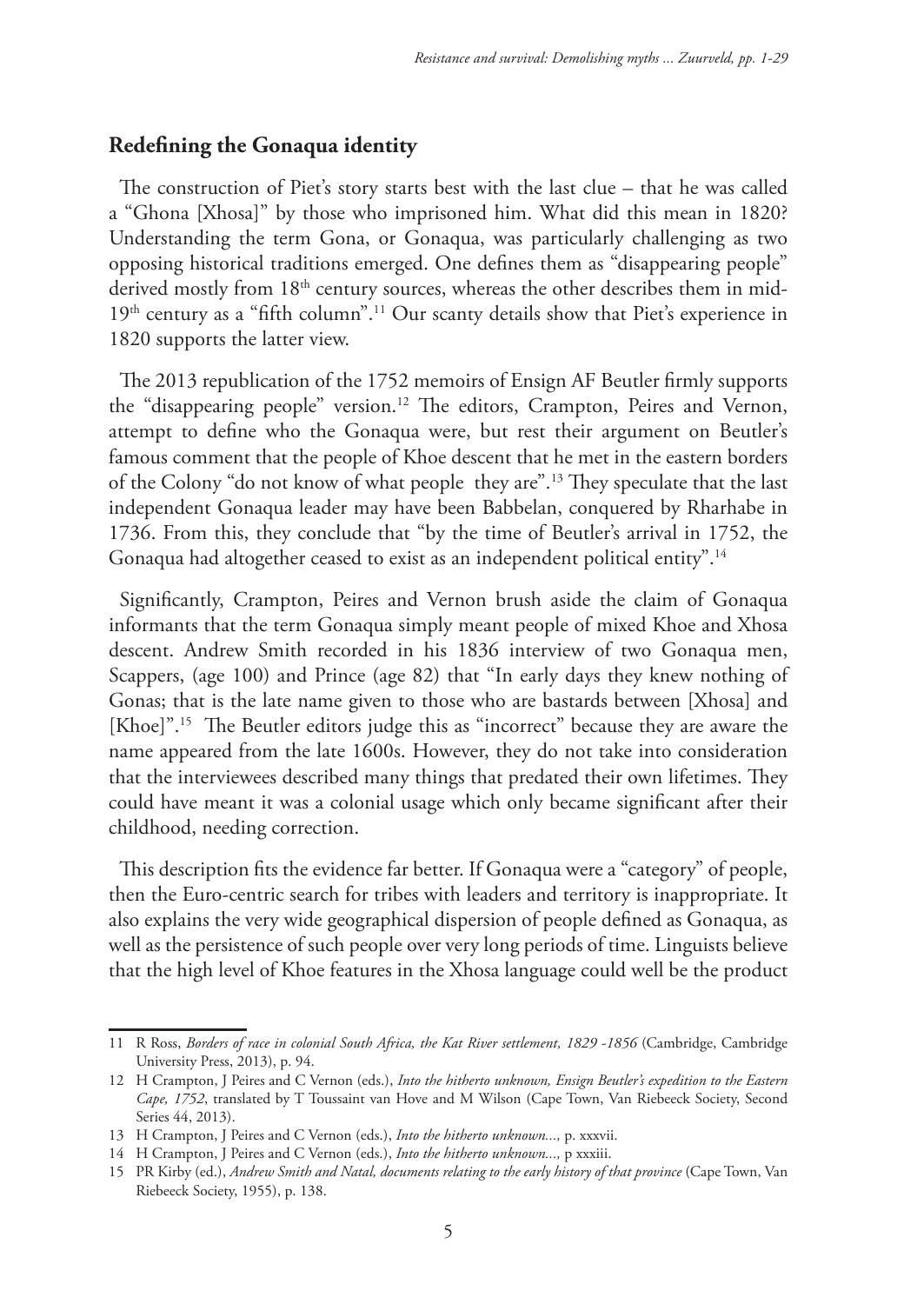of nearly three hundred years of cultural mixing.16 Instead of looking for marching Xhosa armies who conquered their Khoe neighbours, perhaps a kinder, slower process of itinerant men finding homes among new people makes more sense. Such social adventurers appear to have maintained contact with their chiefs "back home", thus aligning their new communities with their old families to a certain extent. A Gonaqua could have been a first-generation person whose parents were Khoe and Xhosa, as we have assumed about Piet, following the example of Makhanda. Or it could be that distinct communities formed over several generations. From Smith's informants, it is clear that they considered Gonaqua to be neither Khoe or Xhosa, but something unique, an indigenous African creole type of people.

The challenge of understanding who the Gonaqua were lies with the artificiality of European constructions of "tribes". Wherever they went, travellers, missionaries and government officials sought to label people, usually on the basis of language, special customs, appearance, geographical origins and hereditary leadership.17 The people who called themselves Gonaqua, however, did not fit this exercise. The Europeans who briefly visited the region east of the Cape Colony insisted on looking for leaders and territories. The "disappearance" school of thought is echoed by several others. For example, the English traveller, John Barrow, produced a map in 1797 that showed the area just north of the middle Fish River as a place of Gonaquas, "a race now extinct".18 Giliomee and Mostert skim over any mention of the Gonaqua in their histories of the south eastern frontier, claiming they "disintegrated" under pressure from Dutch-African farmers from the west and stronger Xhosa chiefdoms from the east  $19$ 

It makes more sense to view Gonaqua as a broadly generic, but indigenous term, for people who were a mix of Khoe and Xhosa in culture, language and lifestyle. Over time, some might have lost their distinctive identity. But new Gonaqua might have kept emerging with every first-generation encounter, anywhere in the region. Small pockets of Gonaqua settlement appear to have continued for at least another century after Beutler's time. Gonaqua should be seen as comparable to the Korana and Namaqua for diverse

<sup>16</sup> G Harinck, "Interaction between Xhosa and Khoi...*",* L Thompson, (ed.), *African societies in Southern Africa...,*  p. 150.

<sup>17</sup> L Vail, "Introduction: Ethnicity in Southern African history", L Vail (ed.), *The creation of tribalism in Southern Africa* (London, James Currey, 1989), p. 12.

<sup>18</sup> J Barrow, *An account of travels into the interior of Southern Africa 1801-1804, 1* (London, T Cadell and W Davies, 1801 and 1804), Map 1, General Chart of the colony of the Cape of Good Hope, p. xxx. For our argument, it is also significant to note that this geographical area is the same one associated with occupation by the imiDange. It later became part of the Somerset District.

<sup>19</sup> N Mostert, *Frontiers: The epic of South Africa's creation and the tragedy of the Xhosa people* (New York, Alfred A Knopf, 1992); H Giliomee, "The Eastern frontier, 1770-1812", R Elphick and H Giliomee (eds.), *The shaping of South African society, 1652-184* (Johannesburg, Maskew Miller Longman, 1989), p. 427. Thomas Pringle uses the term "Dutch-African farmers" to describe those who are elsewhere often referred to as trekboers, or just boers, farmers or inhabitants. I follow his example as it is explicit without carrying offense. T Pringle, *Narrative of a residence in South Africa, 2* (London, Edward Moxon, 1834), p. 8.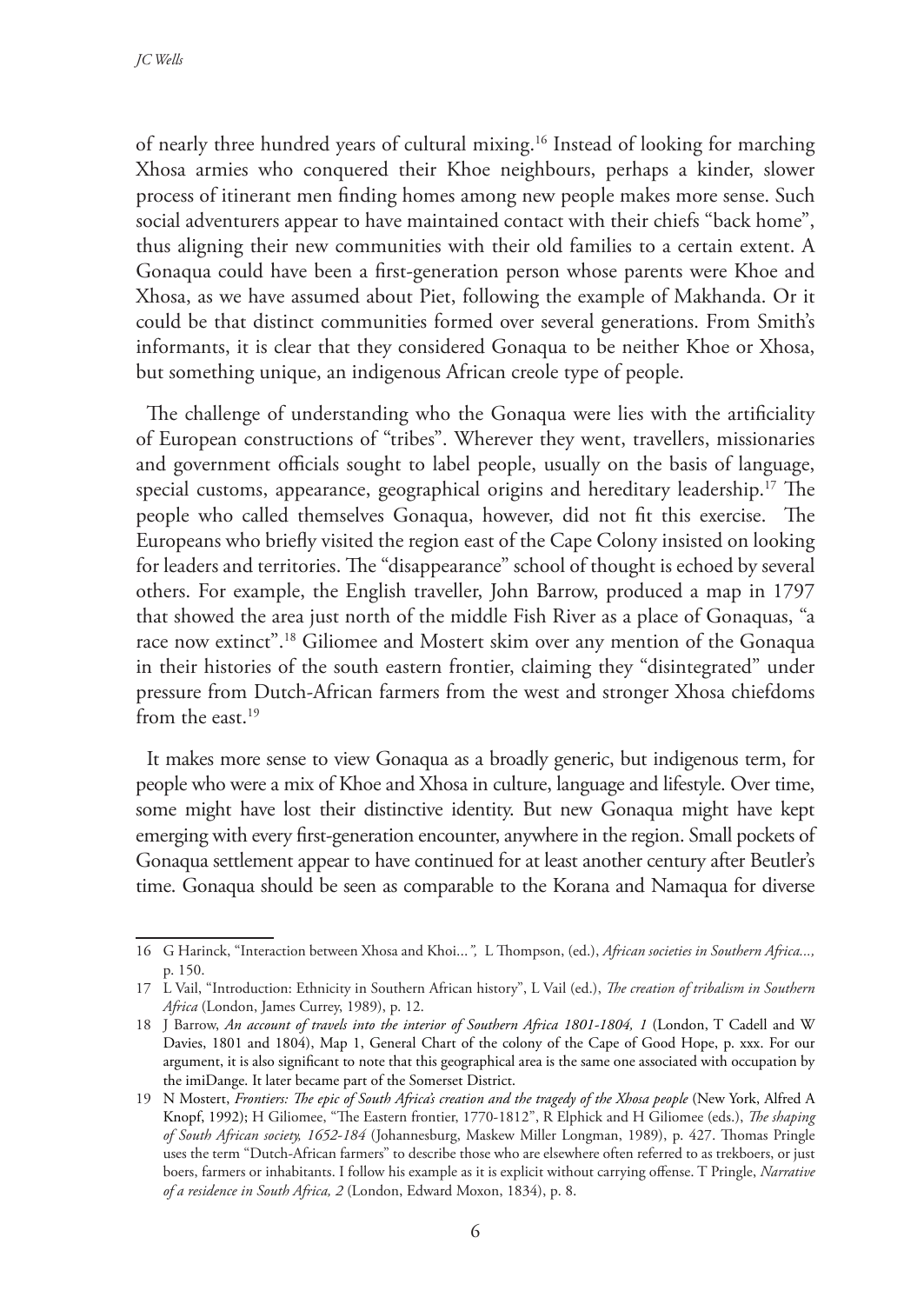people within a large geographical area, not necessarily followers of a particular lineage, chief or "captain", but who shared roots in the Khoe culture in their respective regions.<sup>20</sup>

Despite the pronouncement of the "disappearance" of the Gonaqua, the editors of the Beutler journal provide a wealth of contradictory information which supports the view that the Gonaqua were an indigenous African creole people. They cite traveller accounts which name them as known from the earliest time of Dutch occupation, claiming they traded in dagga near the coast of the interior in 1689; that they were pillaged by a Dutch commando near Algoa Bay in 1723; defeated by Rharhabe east of the Fish River in 1736 and then pronounced as lost by Beutler in 1752.<sup>21</sup> Not finding a Gonaqua tribe, Beutler nevertheless went on to find Gonaqua people in a wide variety of places that he visited. He named a place between the Bushman's and Fish Rivers as "Gonaqua kloof" because "the Gonaqua nation is here".22 As he travelled eastward beyond the Keiskamma and Kei Rivers, he used Gonaqua guides everywhere, implying their deep familiarity with the countryside.

The editors do not ask how it happened that Gonaqua ranged from Algoa Bay to the Transkei, a distance of five hundred kilometres. If it is assumed that a Gonaqua tribe migrated, it is not clear in which direction – westward or eastward? Though the editors mention other accounts, they do not interpret what they report. Later travellers stretch the Gonaqua-inhabited zone even further by adding places deeply inland. The "disappearing people" version does not ask how it happened that Sparrman met Gonaqua at the Gamtoos River and in Camdeboo in 1775, while Le Vaillant described them living near present-day Bedford in 1780.<sup>23</sup> Both writers viewed the Gonaqua as a curious "tribe" who appeared strikingly different, both physically and in lifestyle from the western Khoe. Sparrman gave a particularly vivid description of what he observed when he first met Gonaqua people just beyond the Gamtoos River. Paintings of Gonaqua individuals also tried to portray what European travellers considered to be their distinctive ethnic traits.<sup>24</sup> Paintings could not be made of them if they had disappeared. Sparrman described meeting a group of people of mixed culture on the upper Sundays River who took special pride in

<sup>20</sup> M Lesniewski, "Guns and horses, c. 1750 to c. 1850: Korana – people or raiding hordes?", *Werkwenkel*, 5(2), 2010. Missionary leader John Philip saw Namaqua and Korana as major categories but was unfamiliar with Gonaqua. J Philip, *Researches in South Africa, illustrating the civil, moral, and religious condition of the native tribes: journals of the author's travels in the interior together with detailed accounts of the Christian missions, exhibiting the influence of Christianity in promoting civilization* (London, James Duncan, 1828), p. 15.

<sup>21</sup> H Crampton, J Peires and C Vernon (eds.), *Into the hitherto unknown...,* pp. xxxiv, xxxvi, xxxviii, xxxvi.

<sup>22</sup> H Crampton, J Peires and C Vernon (eds.), *Into the hitherto unknown...,* p. 70.

<sup>23</sup> A Sparrman, *Voyage to the Cape of Good Hope and travels in the country of the Hottentots* (Philadelphia, Joseph and James Cruikshank, 1801), pp. 73, 78; H Crampton, J Peires and C Vernon, *Into the hitherto unknown...,* p. xxxviii.

<sup>24</sup> S Newton-King, *Masters and servants on the Cape eastern frontier, 1760-1803* (Cambridge, Cambridge University Press, 1999). Francois Le Vaillant, travelling in 1780, produced an etching of a strong young man, wearing only a few beads and a loincloth, holding a large bow and arrows, p. 31; and William Daniell painted a portrait, entitled, *Gonah Hottentot,* of a moustached man wearing an animal-skin hat and a skin covering over one shoulder, p. 223.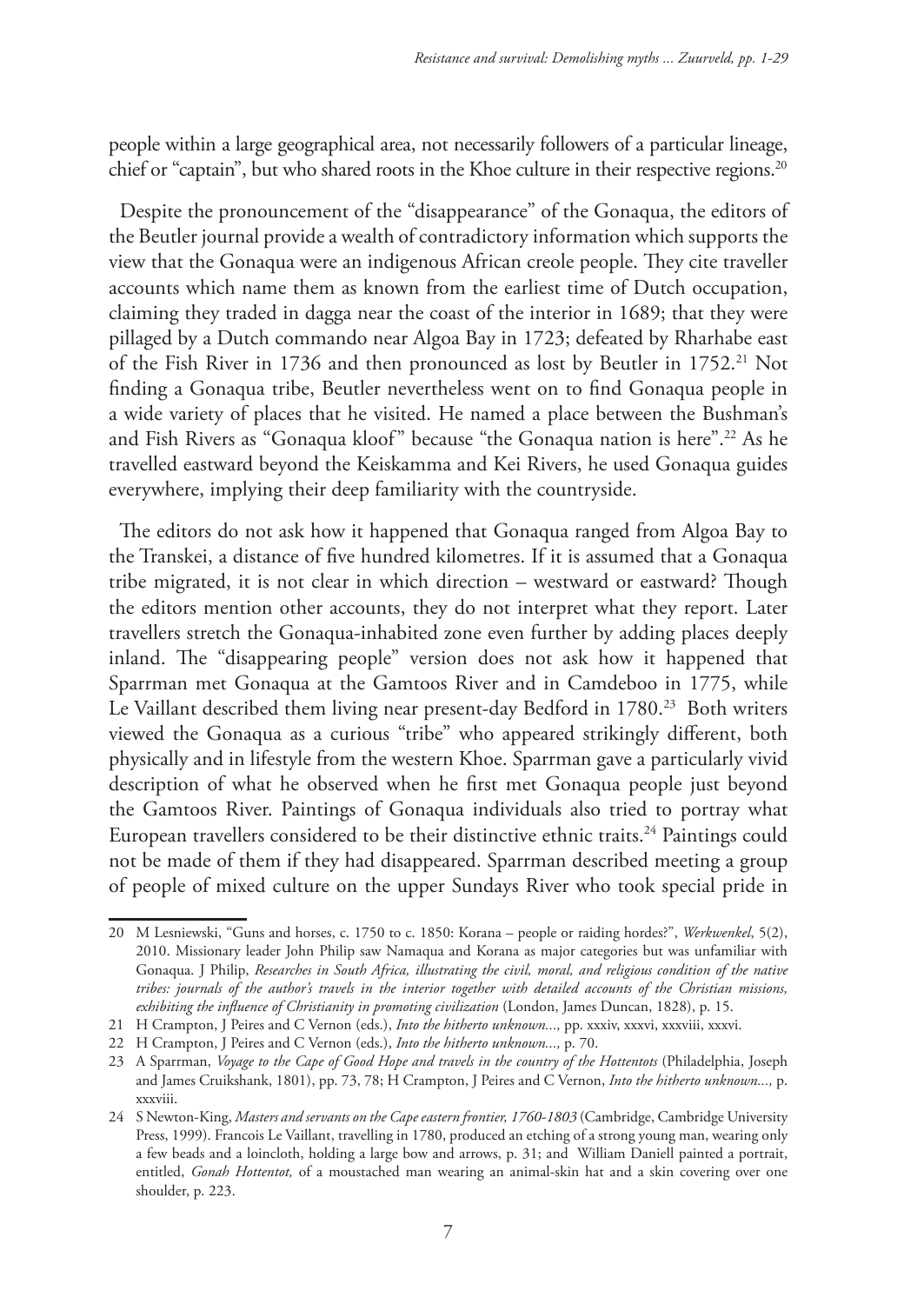the way they braided their hair, setting them apart from others.25 This implies that perhaps the Gonaqua saw themselves as unique people who took pride in being neither Khoe nor Xhosa, but just themselves. These widely scattered encounters are consistent with the explanation that any time Khoe and Xhosa met and intermingled, their joint communities and their offspring became known as Gonaqua. It was an identity that did not depend on a prominent leader or a place.

Robert Ross adds valuable insight about the very active and influential presence of Gonaqua people in the Kat River settlement during the war of 1850-1853. The continuation of scattered communities called Gonaqua is abundantly evident in the first half of the  $19<sup>th</sup>$  century. In 1818, the missionary Joseph Williams noted that the Gonaqua had kraals all up and down the Kat River.<sup>26</sup> An 1836 map in Andries Stockenström's autobiography shows a distinct region called Ghonaqualand.<sup>27</sup> A late 1830s map shows numerous "Hottentot locations" along the curves of the Fish River, near its juncture with the Kat River.<sup>28</sup> Elbourne points out that "hundreds of Ghonaqua" flocked to the Kat River settlement between 1828 and 1850.<sup>29</sup>

In his in-depth study of the 1850 rebellion of the Kat River settlement, Ross concluded that the complexities of the Gonaqua made them masters of all, impossible to categorize or even identify. They were neither colonial Khoe servants nor Xhosa, but something else. By the 1850s, colonial officials were "frequently at a loss to tell when a Gona is a Hottentot [sic], Fingo or Kafir [sic] as he appears Proteuslike as each occasionally".30 As Ross puts it, the Gonaqua were "bilingual, bicultural and able to make use of whichever cultural repertoire gave a greater chance of accumulation".<sup>31</sup> He compares them to a "fifth column", able to "serve as camouflage to others" and confounding the British, who could not understand how to handle such people.<sup>32</sup> Their creative hybridity remained a factor well into the 1850s when Gonaqua played a distinctive role during the war. Andries Botha, a prominent community leader and ultimately a rebel against British rule defined himself as a Gona Xhosa as did Jacomina, a Gona widow of Ngqika, also living at Kat River.<sup>33</sup> The Gonaqua may have disappeared as an independent, self-governing community, but they remained everywhere.

<sup>25</sup> A Sparrman, *Voyage to the Cape of Good Hope...,* p. 78.

<sup>26</sup> B Holt, *Joseph Williams and the pioneer mission to the south-eastern Bantu* (Lovedale, Lovedale Press, 1954), p. 42.

<sup>27</sup> A Stockenström, *The autobiography of Sir Andries Stockenström, Bart., sometime Lieutenant-Governor of the Eastern Province of the colony of the Cape of Good Hope, 1*, CW Hutton (ed.) (Cape Town, Juta, 1887, republished Cape Town, Struik, 1964), frontispiece. This map should be seen as partly fictitious. It includes a broad area to the north of the eastern Cape Colony, called "Hottentotia" – clearly a name of convenience as it is otherwise unknown.

<sup>28</sup> Cory Library, MP 134, Survey of the roads from Graham's Town to Fort-Brown, Koonap-drift, Committee's Drift, Trompetter's Drift, Fraser's Camp and Fort Peddie.

<sup>29</sup> E Elbourne, "To colonize the mind: Evangelical missionaries in Britain and the Eastern Cape, 1790-1837" (PhD thesis, Oxford University, 1991), p. 301.

<sup>30</sup> R Ross, *Borders of race in colonial South Africa...,* p. 175.

<sup>31</sup> R Ross, *Borders of race in colonial South Africa...,* p. 18.

<sup>32</sup> R Ross, *Borders of race in colonial South Africa...,* p. 94.

<sup>33</sup> R Ross, *Borders of race in colonial South Africa...,* pp. 106; 183. Jacomina assisted King Ngqika in hosting Europeans, suggesting she had been raised among Dutch-African farmers.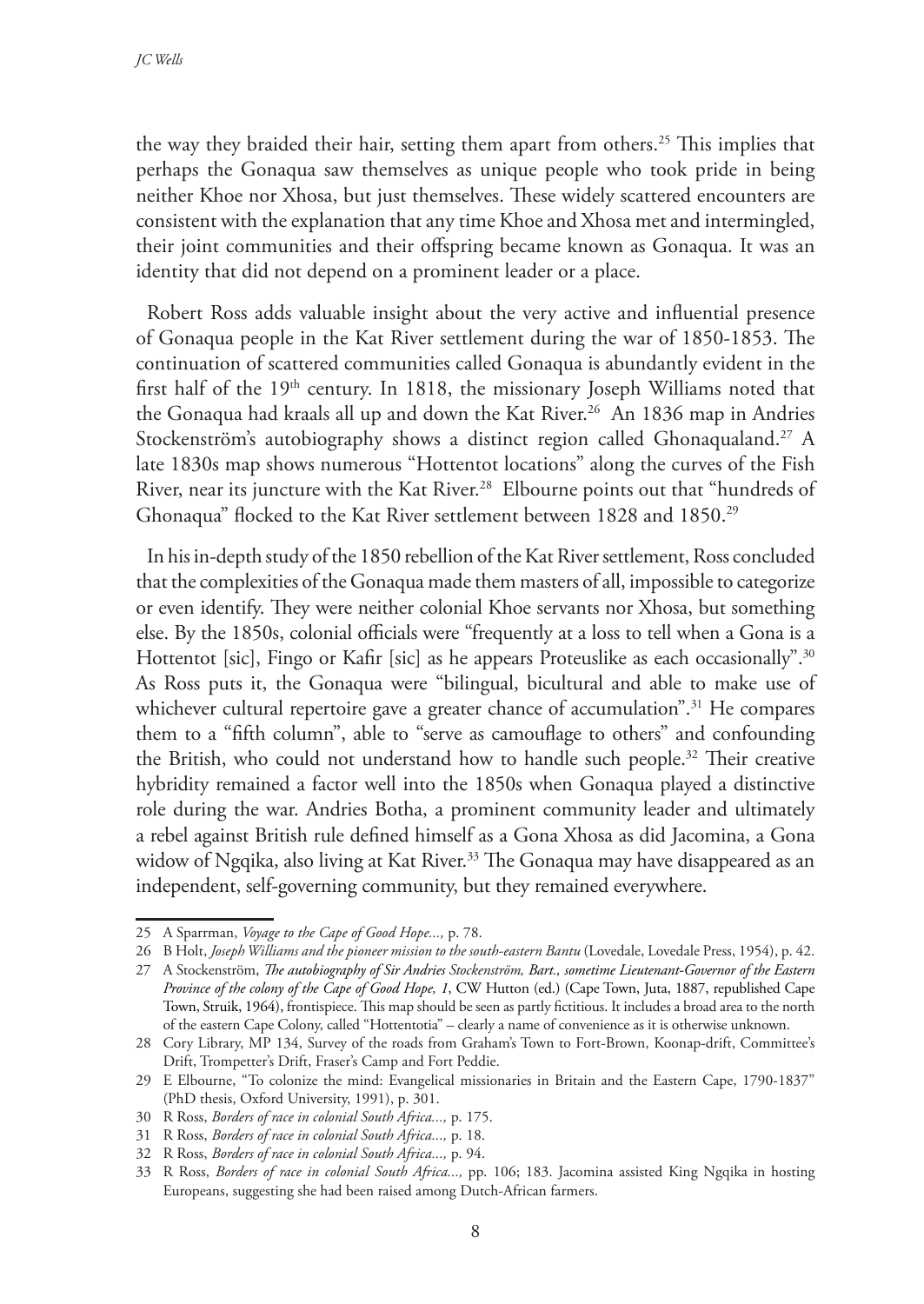Piet's story fits this profile, but thirty years earlier in 1820. When the British took over final control of the Cape Colony in 1806, the Gonaqua had not disappeared. The writings of two prominent officials, Colonel Richard Collins and Colonel Jacob Cuyler are laced with numerous references to them as an important part of frontier society. Collins came on a reconnaissance mission into the eastern areas in 1809, resulting in a detailed report on what he found. Throughout the report, he referred repeatedly to the "Ghonaquas and the [Xhosa]" obviously not seeing them as one and the same. He urged a policy that would force the Gonaqua to choose, either to become servants of white people, as the Khoe from the western parts of the colony had, or to simply join the amaXhosa.<sup>34</sup> Above all, he wanted the Gonaqua to be removed from within the borders of the colony. He viewed Gonaqua as a distinct category from the amaGqunukwebe, who in those days were defined simply as Xhosa.35

Collins may well have learned these terms from Cuyler, who assisted him with all his needs. The two conferred at length at the end of Collins' travels. Together with Landdrost Anders Stockenström from the neighbouring Graaf Reinet District, they crafted policy recommendations for the future of the eastern areas.<sup>36</sup> Their goal was to replicate the Cape Colony, where virtually no indigenous people lived, except to work as servants for whites. He advocated the large-scale settlement by Europeans to keep the indigenous people out. Within a decade, the colonial government pursued all these policies.

The Gonaqua were particularly threatening to this vision because they could not be readily distinguished from colonial Khoe servants, who were desperately wanted. After 1800, it is evident that Gonaqua people could move in and out of colonial society, without being fully dependent on it as exploited labour. This gave them a measure of control and command of a special niche market for certain kinds of social functions, such as traders, interpreters and guides. Others took service with white farmers simply to earn some livestock before returning home to Xhosa country. They always had one foot in another world. In short, they were Khoe-type people who were still semi-independent. This confused the colonial social order. Clearly, in 1820, the Gonaqua presence was still alive and well, posing a real threat to master-servant relationships and providing unruly leaders. Hans Trompetter, a key rebel leader in the third war, was Gonaqua.<sup>37</sup> Similarly, Makhanda, the leader of the fifth war, could

<sup>34</sup> R Collins, "Journal of a tour to the north-eastern boundary...", D Moodie (ed.), *The record: ...,* p. 22.

<sup>35</sup> R Collins, "Journal of a tour to the north-eastern boundary...", D Moodie (ed.), *The record: ...,* p. 19. They were also well-known by Collins' time for harbouring and supporting former servants of the Dutch-African farmers, who had deserted their masters and cast in their lot with Chief Chungwa of the Gqunukwebe. For an explanation of the creation of the Gqunukwebe chieftaincy, see J Peires, *House of Phalo: A history of the Xhosa people in the days of their independence* (Johannesburg: Raven Press, 1981).

<sup>36</sup> A Stockenström, *The autobiography of Sir Andries Stockenström...,* p. 50.

<sup>37</sup> S Newton-King, *Masters and servants on the Cape eastern frontier...*, p. 55. In 1819, Trompetter was executed by British authorities for his role in the escape of Makhanda from Robben Island. See J Wells, *Rebellion and uproar, Makhanda's escape from Robben Island* (Pretoria, UNISA Press, 2007).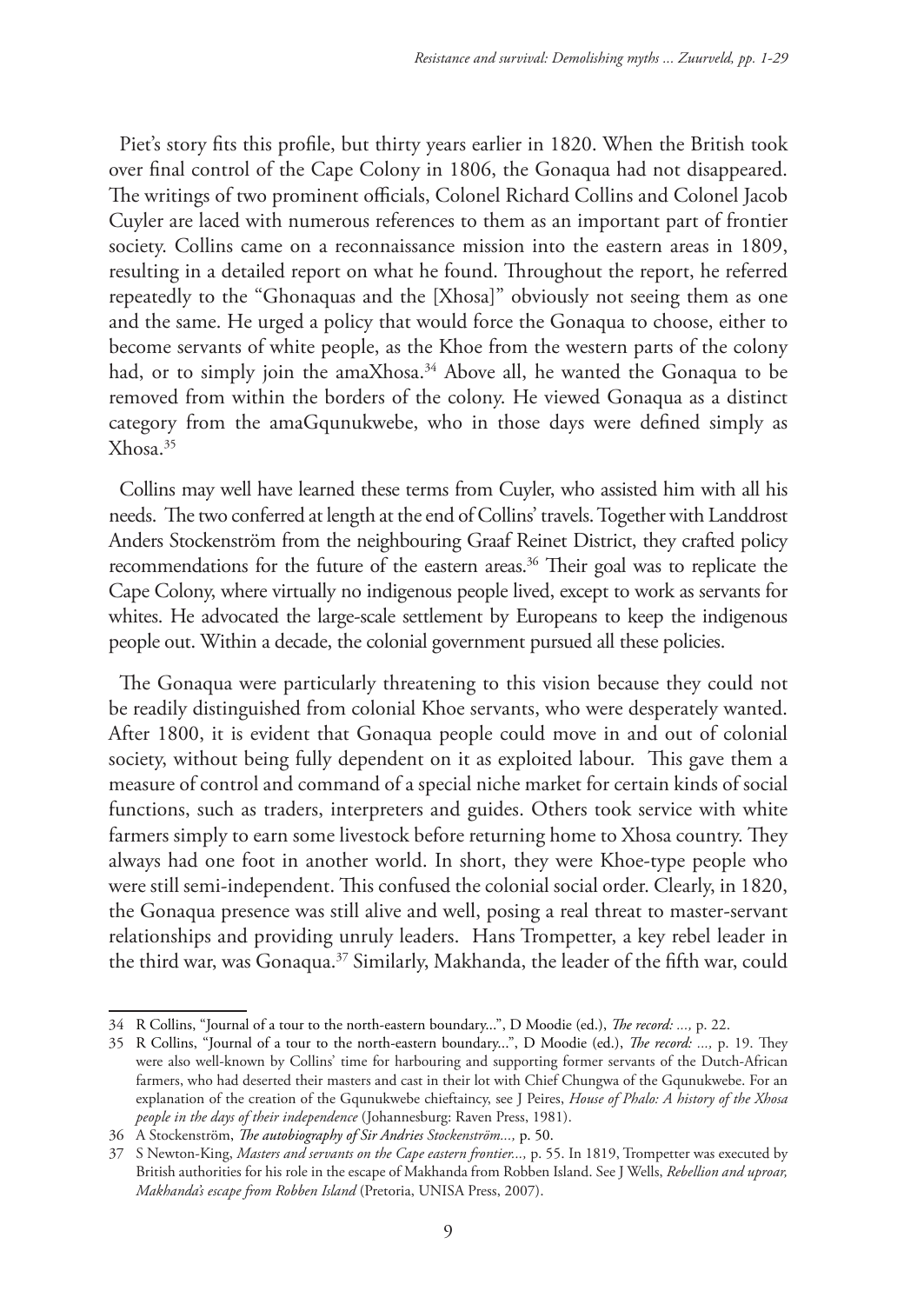have also been viewed as Gonaqua. Thomas Pringle identified Makhanda's two wives, who negotiated his surrender as Gonaqua.<sup>38</sup> Piet's story confirms the colonial fears of the Gonaqua, as will be explained below.

## **The ImiDange in the forefront of resistance to colonialism**

The placement of Piet's family in the Zuurberg mountains in 1812 secures a geographical anchor, which in turn opens the doors to the high probability that the Xhosa part of Piet's identity could be associated with the imiDange. As with the Gonaqua, a fair amount has been written about the imiDange, but it is scattered and has not been pulled into a larger, coherent picture. Although consistently referred to as "minor chiefs", their striking militancy has commanded attention from historians.<sup>39</sup> The ImiDange's long history adds insights about Piet's family.

Studies of the westward migrations of the Xhosa people tend to focus on those who moved along the coast. However, the earlier migrations of the imiDange further inland to the north, are documented, but seldom acknowledged. Jeff Peires puts them "in the vanguard of western expansion", suggesting that their progenitor, Mdange, moved west across the Kei River as early as 1700.<sup>40</sup> Mdange was the uncle and sponsor of Phalo, who claimed the kingship of all amaXhosa at that time. The imiDange westward migrations, Peires asserts, are likely to have taken three generations, in "jerky spurts" of travel.41 This placed them in the forefront of contact by the 1760s with Dutch-African farmers migrating eastward from the Cape of Good Hope. This would have also given them several generations of interaction with indigenous Khoe people and the creation of Gonaqua people.

If Piet's story incorporates imiDange descent, then he becomes embedded in one of the longest histories of resistance in the mingling of Europeans and Africans. By all accounts, in the early years of encounter, white and black lived peacefully with each other.42 The imiDange had settled west of the upper Fish River, in an area the Dutch later called Agter Bruintjies Hoogt. But the peaceful joint settlement of the area did not last. Over time, both sides raided each other's cattle and homes. The imiDange often attacked farmhouses at night and then took away the servants.<sup>43</sup> This suggests a

<sup>38</sup> T Pringle, *Narrative of a residence in South Africa...,* p. 98.

<sup>39</sup> For example, see H Guliomee, "The Eastern Frontier …", p. 446; B Nqezo, J Peires, and W Tabata (eds.), "Imidange, history of an African chiefdom" (Cory Library, Grahamstown, Pamphlet Box 239. Self-published booklet, Grahamstown 2005), 1-27 n.d., p. 4.

<sup>40</sup> B Nqezo, J Peires, and W Tabata (eds.), "Imidange, history of an African chiefdom …", p. 4.

<sup>41</sup> J Peires, "'He wears short clothes!': Rethinking Rharhabe (c. 1715- c. 1782)", *Journal of Southern African Studies*, 38(2), 2012, p. 347.

<sup>42</sup> T Pringle, "Letters from South Africa, No. 2: [Xhosa] campaigns: The prophet Makanna", *New Monthly Magazine and Literary Journal,* 1827, 74; R Collins, "Journal of a tour to the north-eastern boundary...", D Moodie (ed.), *The record: ...,* p. 10.

<sup>43</sup> A van Jaarsveld, Commandant, Camdebo, 20 July 1781, "Report on the expulsion of the [Xhosa]", D Moodie (ed.) *The record: ...*, p. 110.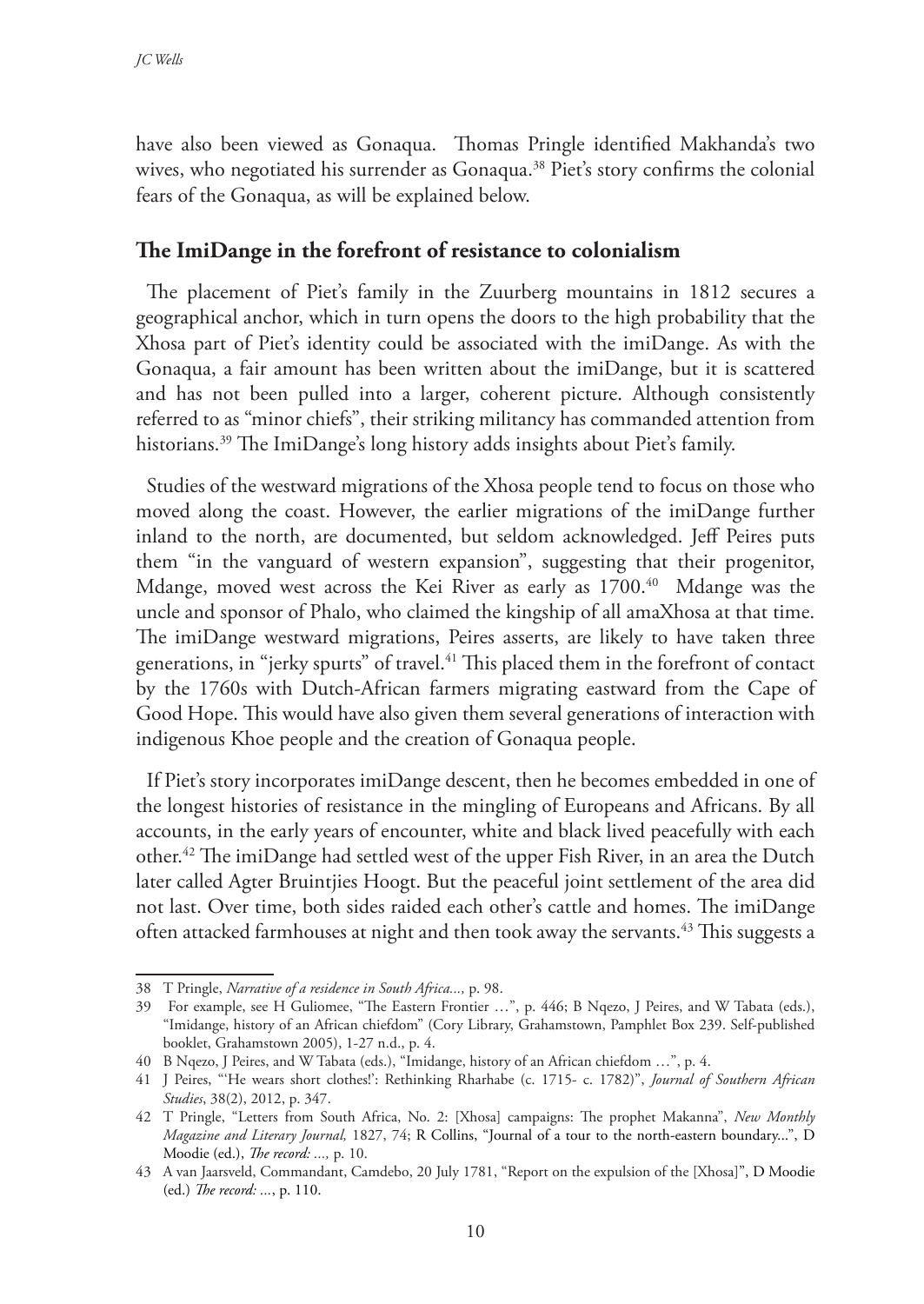possible history of liberating labourers, which reminds us of Piet's story.

The first of many wars between them took place in 1781 and is widely believed by historians to be over the enforcement of a Dutch declaration of the Fish River as a boundary in 1778. Peires provides an in-depth account of the imiDange and this war, which he views as "hitherto hopelessly obscure".<sup>44</sup> He demonstrates that there was no discussion of a boundary in 1778, but rather cordial exchanges between imiDange chiefs, led by Qoba, Mdange's grandson, and colonial representatives. They even "sang songs to each other" around the fire at night.<sup>45</sup> The first mention of a boundary came two years later with a Council of Polity announcement, made in Amsterdam. Peires argues that the war and the boundary came about because of a major influx of new Dutch-African farmers into the area just west of the upper Fish River, as they fled heavy attacks from Twa people to the north.<sup>46</sup> They, in turn, objected to sharing the land with the imiDange. As would often be the case in subsequent years, these white settlers used the "violation" of the wished-for boundary as a reason to get government to sponsor a commando. This provided them with much-needed ammunition from Cape Town and a pretext to go on large-scale cattle-looting raids against their Xhosa neighbours.<sup>47</sup>

The first war is best known for the "tobacco trick" massacre, planned and executed by Adriaan Van Jaarsveld, leading the commando. His efforts to negotiate a peace settlement had all failed because at meetings the imiDange mingled closely with the Dutch making them feel intimidated. They insisted they just wanted tobacco. So, on the third encounter, as Van Jaarsveld explained, he "hastily collected all the tobacco the men had with them, and having cut it into small bits, I went about twelve paces in front, and threw it to the [Xhosa] calling to them to pick it up; they ran out from amongst us, and forgot their plan".48 The imiDange acceptance of the gift turned into a hugely destructive massacre as the commando members shot all the enemy men, including Chief Jalamba, a grandson of Mdange. Historians frequently cite this event as leaving a long-term legacy of "unparalleled bitterness".49 It is chronologically possible that Piet's grandfather died at this massacre. The story of Dutch treachery certainly would have been passed down for many generations to come, as every family lost someone.

<sup>44</sup> J Peires, "The other side of the black silk handkerchief: The Van Plettenberg agreement of 1778", *Quarterly Bulletin of the National Library Association*, 62(1), 2008, p. 9.

<sup>45</sup> J Peires, "The other side of the black silk handkerchief...", *Quarterly Bulletin of the National Library Association*, 62(1), 2008, p. 15.

<sup>46</sup> J Peires, "The other side of the black silk handkerchief...", *Quarterly Bulletin of the National Library Association*, 62(1), 2008, p. 22. The Xhosa term "Twa" is used for hunter-gatherer people at times referred to as "Bushmen".

<sup>47</sup> H Giliomee, "The Eastern frontier, 1770-1812", R Elphick and H Giliomee (eds.) *The shaping of South African society...*, pp. 444-445.

<sup>48</sup> A van Jaarsveld, "Report on the expulsion", D Moodie (ed.), *The record: ...,* p. 110.

<sup>49</sup> T Pringle, *Narrative of a residence in South Africa...,* pp. 34, 94; J Peires, "The other side of the black silk handkerchief*...*", *Quarterly Bulletin of the National Library Association*, 62(1), 2008, p. 30.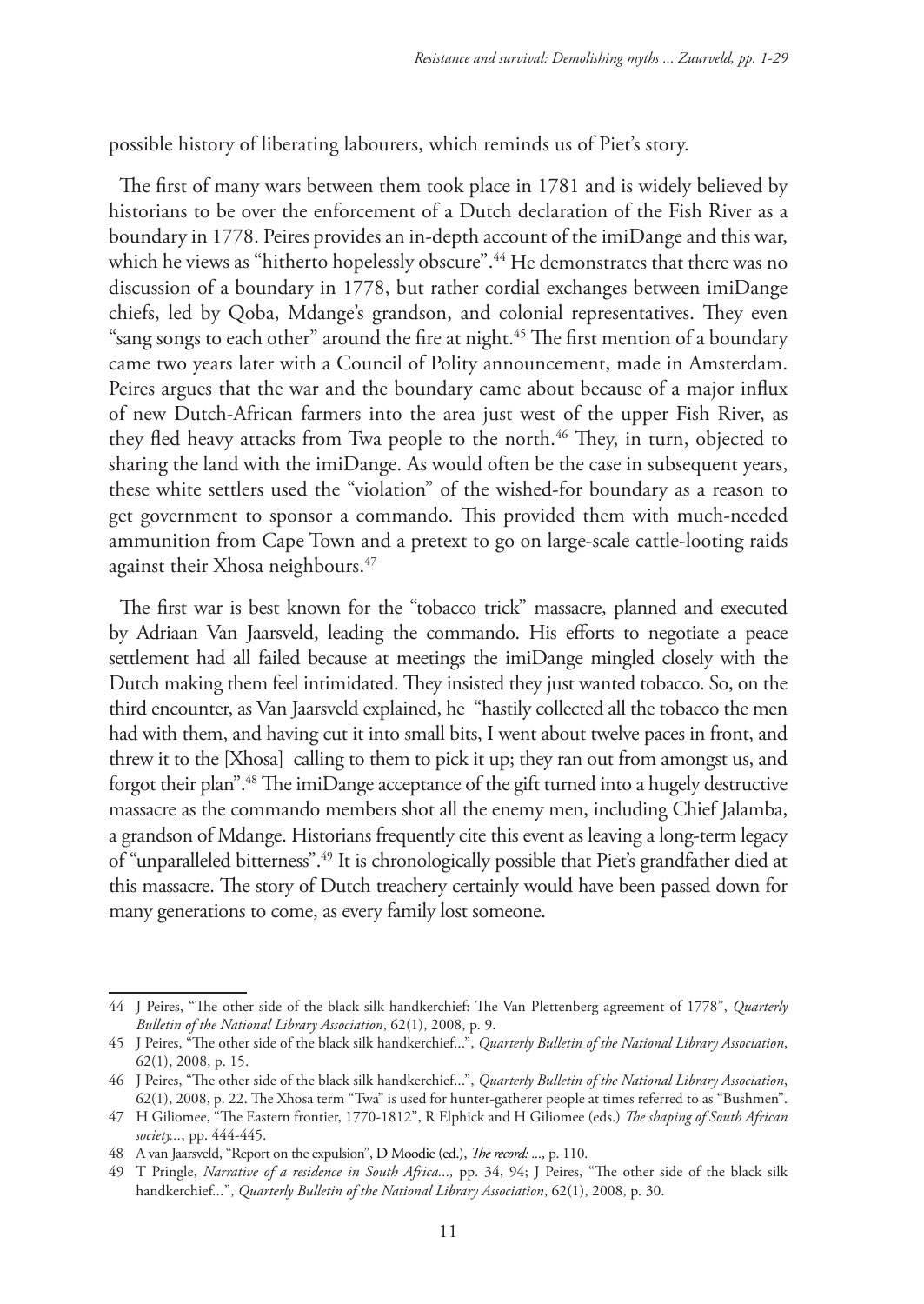After this, the surviving imiDange scattered. Some of the chiefs moved their people further south into the western parts of the area known as the Zuurveld, where from then on, they were often defined as "minor chiefs" scarcely visible in the historical records, yet never fully absent.<sup>50</sup> During Piet's lifetime, three chiefs, two sons of Qoba and therefore great-grandsons of Mdange, and their cousin crop up frequently in colonial writing, usually for their non-cooperation. These were Chiefs Habana, Krata and Xasa. The geographical location of these imiDange chieftaincies, to the south of the Agter Bruintjies Hoogt area, coincides with known features of Piet's story. Chief Habana's name is associated with the Zuurberg refuge where British soldiers captured Piet's mother, while Chief Krata maintained hostile links with Uitenhage, years later. Chief Xasa earned a reputation as the feistiest of all the Xhosa chiefs living within colonial boundaries before 1812.<sup>51</sup>

This closer look at imiDange history suggests the further need for a major revision of late 18<sup>th</sup> century and early 19<sup>th</sup> century frontier history. Central in the inherited versions is a pre-occupation with the colonial declaration of the Fish River as a firm boundary between Dutch-African farmers and amaXhosa. Anders Sparrman's 1775 map depicts the Fish River as colonials imagined it to be, more or less a straight line from northwest to southeast.52 This misrepresents the geography of the Fish River, whose winding course falls into three distinct segments. After running generally northward for 65 kilometres from its mouth at the Indian Ocean, it takes a distinctive westward turn near the point where the Kat River joins it. For a distance of about 80 kilometres, it runs more or less parallel to the coast. The River then takes another significant turn to again follow a north to south course. The three parts can be usefully described as the lower Fish, the middle Fish and the upper Fish Rivers.

Some histories, such as Noel Mostert's, *Frontiers,* focus on the events of the lower Fish River alone. This includes the history of the Gqunukwebe, who were joined by Rharhabe's sons, Ndlambe and Mnyaluza in the 1790s. Together they pressed their settlements west to the banks of the Sundays River, showed little tolerance for white farmers and took part in the next three wars to assert their authority. Mostert refers to their area, the Zuurveld, as a special geographical "pocket" between the Fish and Sundays Rivers.<sup>53</sup>

The area of land just to the east of the upper Fish River and north of the middle Fish River has a significance of its own. This zone might be usefully referred to as "the basket", an imiDange base bounded by the Fish River on both the south and the west, by the Kat River on the east and the Winterberg mountains to the north.

<sup>50</sup> J Peires, "The other side of the black silk handkerchief...", *Quarterly Bulletin of the National Library Association*, 62(1), 2008, p. 33, footnote 18.

<sup>51</sup> R Collins, "Journal of a tour to the north-eastern boundary...", D Moodie (ed.), *The record: ...,* p. 54.

<sup>52</sup> A Sparrman, *Voyage to the Cape of Good Hope...,* I, endpiece.

<sup>53</sup> N Mostert, *Frontiers...,* p. 224.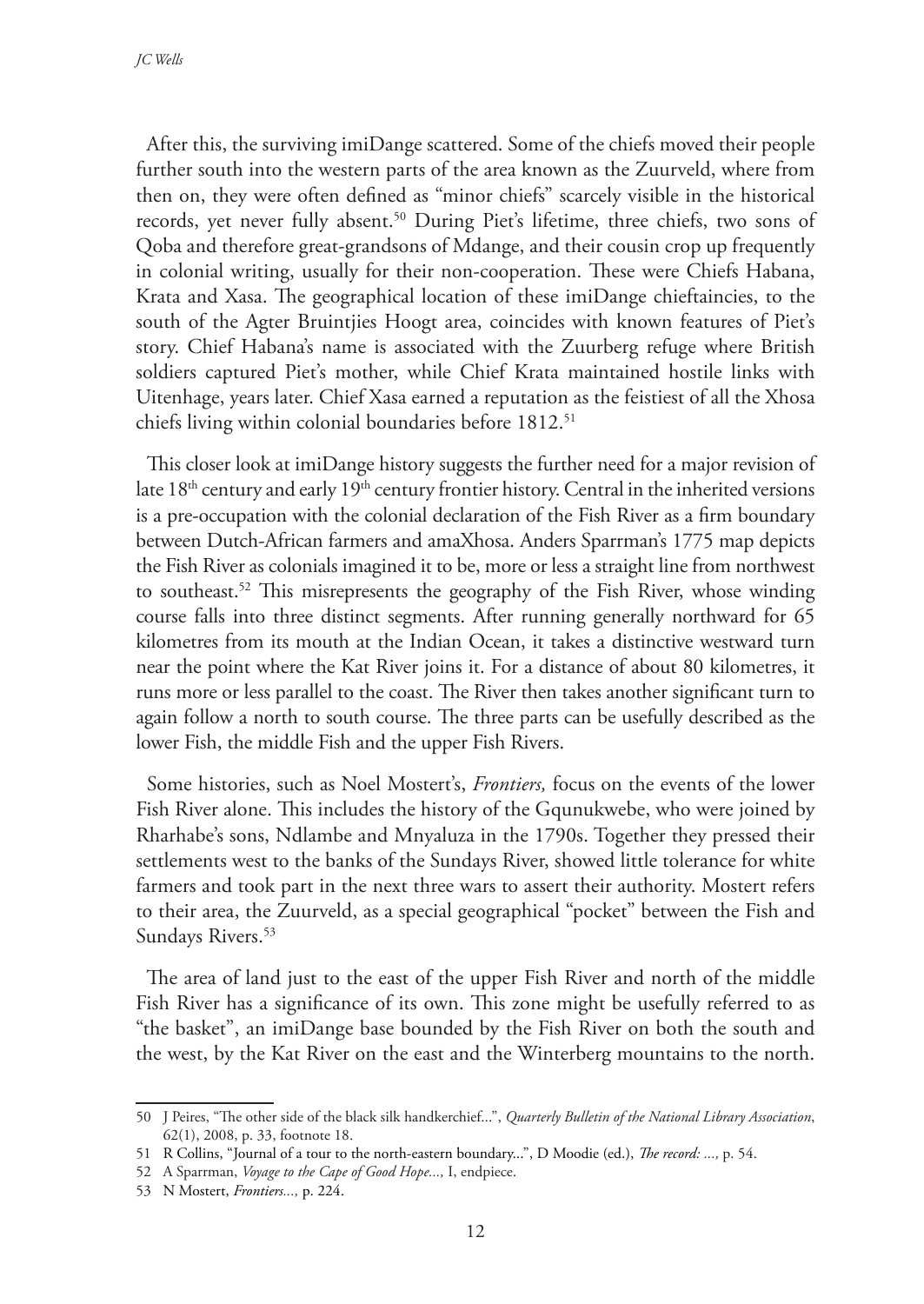This area is scarcely mentioned in historical accounts, and is even referred to on an 1820 map as "unexplored tracts".54 Historian, JS Marais, is one of the few who made a strong case for differentiating between the lower Fish River (the Zuurveld) and the upper Fish River as distinctive zones. This is echoed in Jeff Peires' work.<sup>55</sup>

Peires places early imiDange settlements on the Koonap, Kaga and Soso Rivers – all west of the Kat.<sup>56</sup> From there, the people migrated further westward to encounter the Dutch-African farmers in the Agter Bruintjies Hoogt area. The aggressive colonial demand in 1781 that all Xhosa should "go back to their own country across the Fish River" for the imiDange meant they should confine themselves to the "basket", adjacent to the colony on two sides.

Image 1: The "basket" in relation to the Zuurveld



Source: Designed by author.

<sup>54</sup> Military chart and sketch, of the south-eastern frontier of the Cape of Good Hope, showing the country ceded by the [Xhosa] chiefs to the British crown agreeably to terms offered to them by His Excellency, General the Right Honorable Lord Charles Somerset, Governor and Commander of the Forces on the 14th October 1819 at a conference held by His Lordship in person on that day. Cape of Good Hope, No. 10. I Stocker, Lieut. Royal Engineers. This is the same area that on J Barrow's 1797 map is listed as "Ghonaquas, a race extinct". J Barrow, *An account of travels into the interior...,* p. xxx.

<sup>55</sup> JS Marais, *Maynier and the first Boer Republic* (Cape Town, Maskew Miller Limited, 1944); J Peires, "The other side of the black silk handkerchief...", *Quarterly Bulletin of the National Library Association*, 62(1), 2008.

<sup>56</sup> J Peires, "The other side of the black silk handkerchief*..."*, *Quarterly Bulletin of the National Library Association*, 62(1), 2008. Scattered references.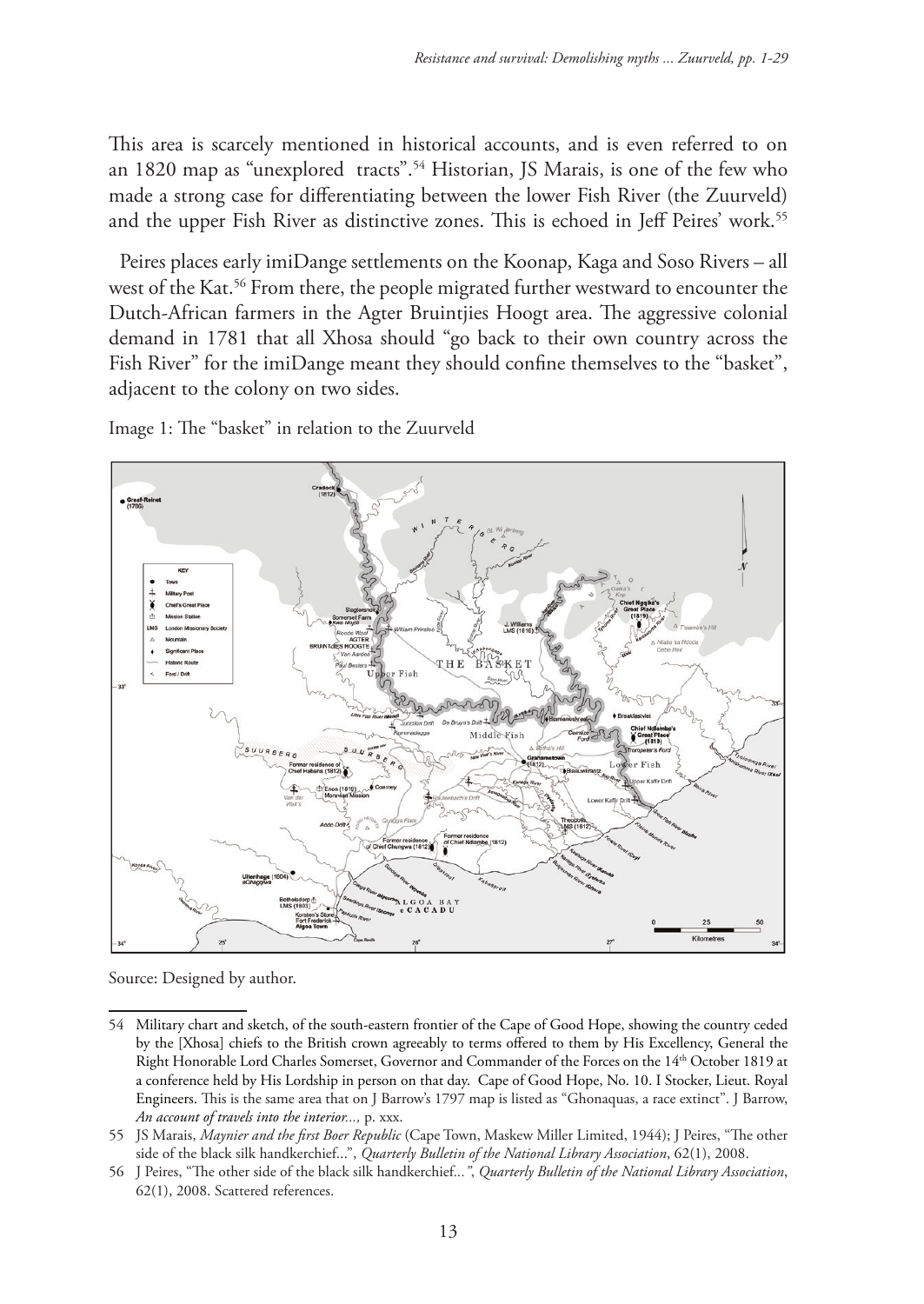What is generally referred to as the second war between white and black on the eastern edge of the Cape Colony had very little to do with the imiDange. The fighting that eventually broke out in 1791 was limited almost entirely to the lower Fish River area. The imiDange to the north and west were not affected and remained where they were.57 In the early decades of co-settlement, the amaXhosa understood that the Dutch-African farmers were prone to "spasms of panic".58 So they at times just spread rumours to secure the farmers' departure. This non-violent tactic is attributed to the areas under imiDange control.

The imiDange base in the "basket" played a pivotal role in the third war between 1799-1802. Historians have described this as an effort for the colonial Khoe servants of the Dutch-African farmers to regain their independence from servanthood and to secure land.59 The war is also remembered as confirming the colonists worst nightmare – that their servants would join the independent Xhosa to retaliate.<sup>60</sup> This entailed large-scale desertion of their labourers to join the Gqunukwebe in the south and the imiDange in the north.

The fighting resulted in several significant military victories over Dutch-speaking adversaries, including at the Gamtoos River, the Sundays River, Rooiwaal on the upper Fish and a major imiDange victory at Agter Bruintjies Hoogt.<sup>61</sup> Raids against colonists during the war extended as far west as Knysna and Mossel Bay, raising colonial fears that the whole of the Cape was threatened.<sup>62</sup> The imiDange played a very prominent role in this, the longest of the early colonial wars, with huge implication for the labour patterns of the future. They simply did not tolerate brutal working conditions.

This war, like the previous two, left many Xhosa-speaking people residing west of the Fish River "boundary". Just prior to the start of the war, and during its course, the southern Zuurveld was heavily occupied by large numbers of followers of Chief Ndlambe, as they abandoned their King, Ngqika.<sup>63</sup> It appears that all the other chiefs already living in the area, including the imiDange, readily acknowledged Ndlambe's authority, leaving the amaXhosa stronger and more united than previously. When white settlers and officials asked them to go away, across the Fish River, they comically

<sup>57</sup> JS Marais, *Maynier and the first Boer Republic,* p. 49; H Giliomee, "The Eastern Frontier, 1770-1812", R Elphick and H Giliomee (eds.), *The shaping of South African society...,* p. 441.

<sup>58</sup> JS Marais, *Maynier and the first Boer Republic*, p. 36.

<sup>59</sup> H Giliomee, "The Eastern frontier, 1770-1812", R Elphick and H Giliomee (eds.) *The shaping of South African society...,* p. 441; E Elbourne, "To colonize the mind..." (PhD thesis, Oxford University, 1991), p. 136; VC Malherbe, "David Stuurman: 'Last Chief of the Hottentots'", *African Studies*, 39( 1), 1980, p. 200.

<sup>60</sup> S Newton-King, *Masters and servants on the Cape eastern frontier...,* p. 222.

<sup>61</sup> JS Marais, *Maynier and the first Boer Republic*, p. 136; S Newton-King, *Masters and servants on the Cape eastern frontier...,* p. 222; T Pringle, *Narrative of a residence in South Africa...,* p. 82; N Mostert, *Frontiers...,* p. 297.

<sup>62</sup> R Collins, "Journal of a tour to the north-eastern boundary...", D Moodie (ed.), *The record: ...,* p. 86.

<sup>63</sup> JS Marais, *Maynier and the first Boer Republic*, 14; N Mostert, *Frontiers...,* p. 274.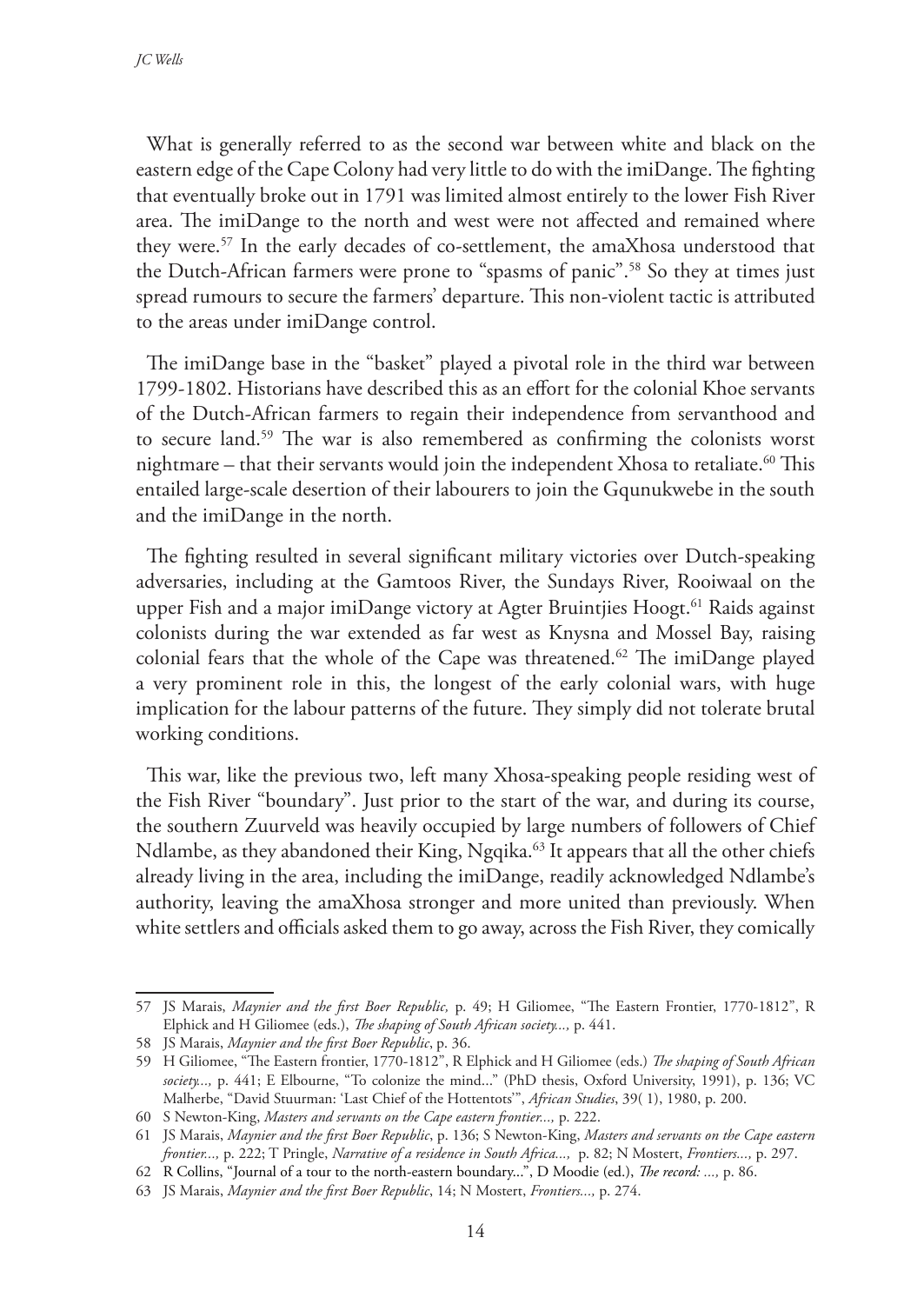pointed to their ears "to say they are deaf to any representations of that nature".<sup>64</sup>

In the decade following this war, and before the next one, the imiDange chiefs in the western Zuurveld became notorious for raiding white farmers. Their chiefs, Olela and Xasa were singled out by Chief Ndlambe as renegade chiefs that he could not control.65 In 1809 Collins viewed the imiDange chiefs Habana, Xasa and Krata, to be doing the "most damage" to colonists.<sup>66</sup> So, when the fourth war started in 1811, they were special targets of the British.

The distinctive sense of identity and historical legacy of the imiDange emerged dramatically during the fourth war. The followers of Chief Ndlambe and the Gqunukwebe evacuated their lands by travelling east and crossing the Fish River near the coast, but the imiDange took refuge in the Zuurberg mountains, which bordered on the "basket" area, south of the middle Fish River. Peires correctly points out that the importance of the Zuurberg mountains as the major scene of military action in this war has been badly neglected by historians of the  $1811$ -1812 war.<sup>67</sup> For the next seven years, Chief Ndlambe was viewed by the colonial authorities as their number one enemy, who resided east of the lower Fish River.<sup>68</sup> All of this leaves out the imiDange who lived further north and west. Piet's story takes us to the heart of the western front.

### **Understanding the Zuurberg war and the politics of captured women**

When the study started, Piet's rescue of his mother stood out as particularly bold and daring. But as the research progressed, several hints emerged that this was perhaps nothing new. Gendered warfare followed by retaliation was expected by those who understood the dynamics of the 18<sup>th</sup> century frontier zone. Cases where the imiDange were especially active in releasing people from working for colonists, many of whom could have been their own relatives and friends, have been mentioned above.<sup>69</sup>

The practice of taking women and children as captives derived from the long decades of experience of the Dutch-African farmers in dealing with smaller groups of Khoe and Twa people further west. Women's presumed acquiescence as servants and inability to survive escape, made them targets for being taken alive by the farmers, while their

<sup>64</sup> R Collins, "Journal of a tour to the north-eastern boundary...", D Moodie (ed.), *The record: ...,* p. 60.

<sup>65</sup> R Collins, "Journal of a tour to the north-eastern boundary...", D Moodie (ed.), *The record: ...,* pp. 50-54.

<sup>66</sup> R Collins, "Journal of a tour to the north-eastern boundary...", D Moodie (ed.), *The record: ...,* p. 50.

<sup>67</sup> J Peires, "The other side of the black silk handkerchief*...*", *Quarterly Bulletin of the National Library Association*, 62(1), 2008, p. 30.

<sup>68</sup> J Wells, *The return of Makhanda, exploring the legend* (Pietermaritzburg, University of Kwa-Zulu Natal Press, 2012), see Chapters 3 and 4 for the role of Chief Ndlambe.

<sup>69</sup> J Wells, *The return of Makhanda, exploring the legend* (Pietermaritzburg, University of Kwa-Zulu Natal Press, 2012), see Chapters 3 and 4 for the role of Chief Ndlambe.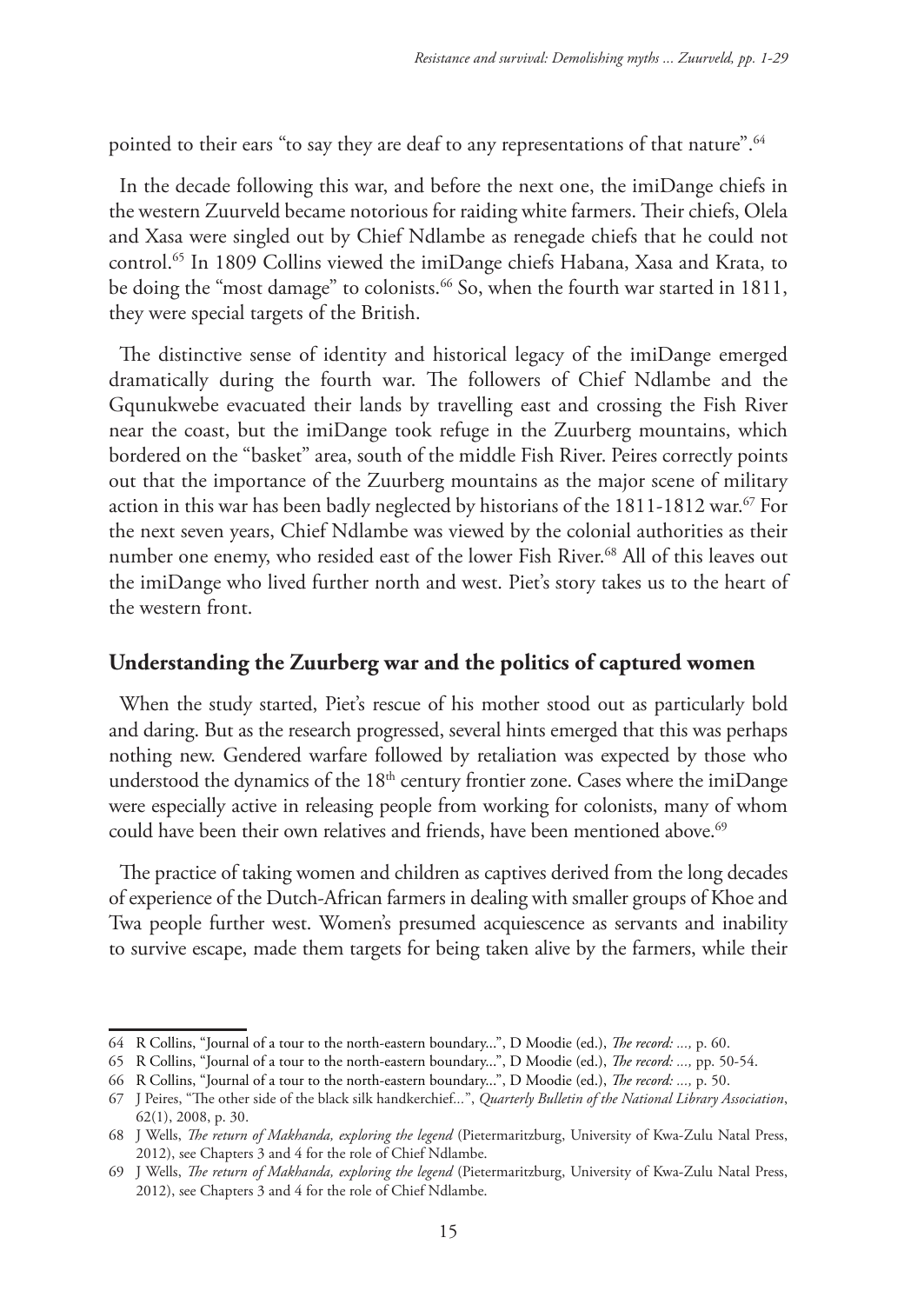menfolk were killed, due to fears of revenge.70 For historians, female captives are commonplace. But the histories of how their families and communities fought back, as Piet did, are seldom mentioned. A few examples suggest a buried trend.

In the early decades of black and white encounters the capturing of women and children provoked major conflict. The first three wars between the Europeans and Africans all included allegations of abuse of Xhosa women and children as causes of war.71 The commanding officer of the frontier at the time of the first war in 1781, Adriaan Van Jaarsveld, blamed Xhosa counter-attacks on the homes of the white farmers on the unruly Prinsloo family, who relentlessly raided their black neighbours, kidnapping children.72 In the Zuurveld, during this war, two Khoe men fought running skirmishes with a commando in their attempt to free their captured wives.73 The practice of taking Xhosa and Khoe captives, and destruction of their homesteads, had become a way of life.

Similarly, the outbreak of the second war in 1791 was attributed by the Landdrost of Graaf Reinet, HCD Maynier, to the sexually abusive exploits of Coenrad De Buys who had kidnapped a wife of Chief Langa, in the southern Zuurveld and kept her "as a concubine".74 The outraged and avenging amaMbalu people especially targeted De Buys's own property for destruction during that war. Maynier understood that taking family members from the amaXhosa produced dire consequences. So, when a commando under his control seized 120 women and children, he ordered them to be returned to prevent revenge attacks on white women and children.75 Later in the same war, when a commando took 60 women and children as prisoners, Maynier not only ordered their release, but used them as peace envoys to take extravagant gifts to the chiefs as evidence of colonial good will.76

At the height of the third war, when the Zuurveld Xhosa and Khoe extended their fighting into the Swellendam district to the west, Landdrost Fourie, like Maynier before him, cautioned that any abuse of African women and children would only

<sup>70</sup> J Philip, *Researches in South Africa, illustrating the civil, moral, and religious condition...,* p. 42. At times, pursuers even killed women so that children could be captured and taught subservience from a young and vulnerable age. E Eldridge, "Slave raiding across the Cape frontier", E Eldridge and F Morton (eds.), *Slavery in South Africa: Captive labour on the Dutch frontier* (Pietermaritzburg, University of Natal Press, 1994), p. 99.

<sup>71</sup> During the time before wars started, chiefs could successfully demand the return of captives. In 1776 Chief Jalamba of the imiDange secured the return of a captive boy upon his request. S Newton-King, *Masters and servants on the Cape eastern frontier,* p. 59.

<sup>72</sup> JS Marais, *Maynier and the First Boer Republic,* p. 12.

<sup>73</sup> PR Kirby (ed.), *Andrew Smith and Natal...,* p. 137.

<sup>74</sup> JS Marais, *Maynier and the First Boer Republic*, p. 31.

<sup>75</sup> JS Marais, *Maynier and the First Boer Republic*, p. 46.

<sup>76</sup> JS Marais, *Maynier and the First Boer Republic,* p. 48. The released prisoners included two sons of Chief Langa. Such thinking, however, eventually cost Maynier his post, when in 1799, many of the Dutch-African farmers rebelled against him. They viewed him as too lenient and as having given up the second war effort too soon, effectively admitting defeat at the hands of the combined Xhosa and Khoe forces. p. 52.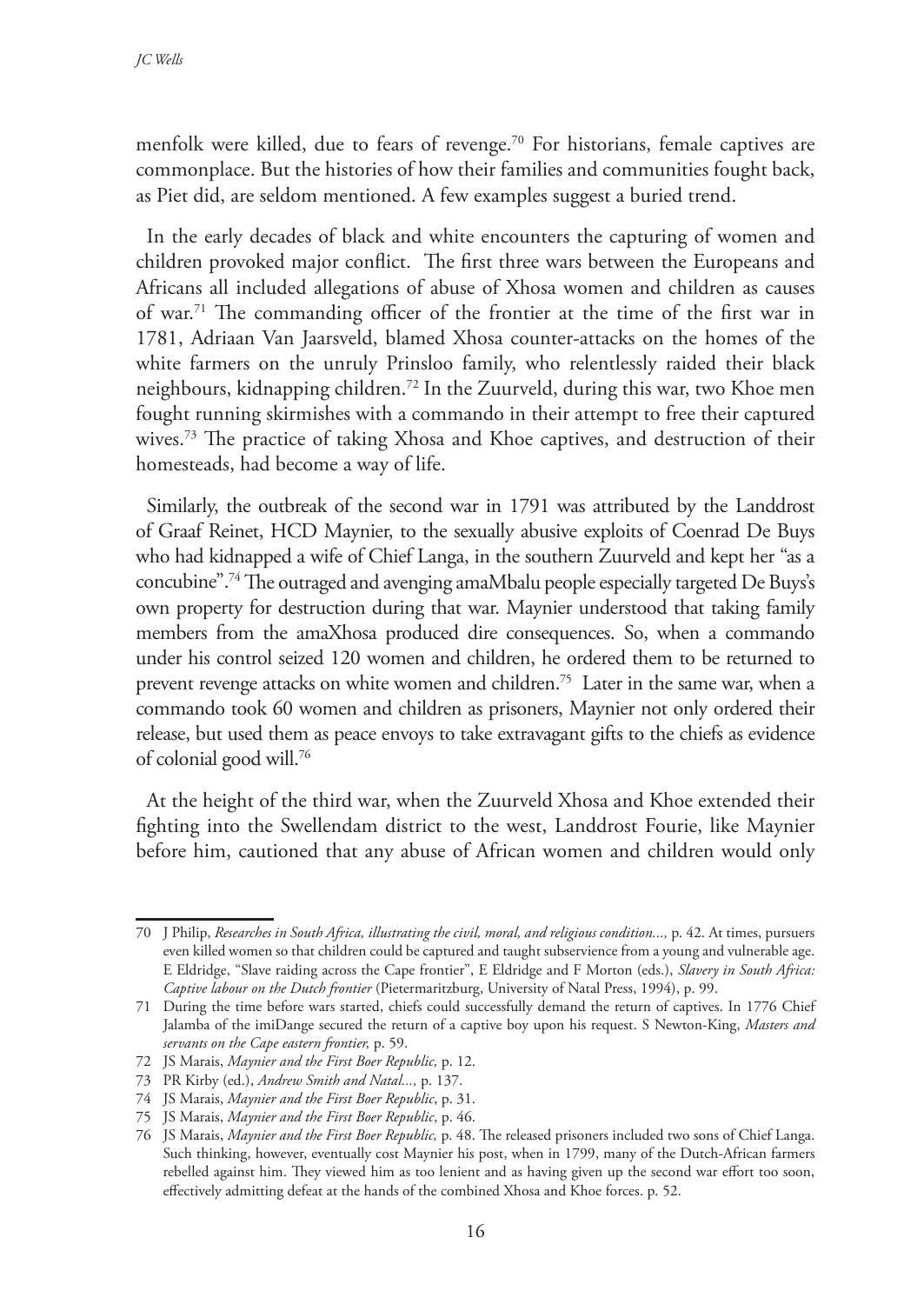lead to disastrous consequences for the families of the Dutch-African farmers.77 When amaXhosa returned three captured white women and children to their homes unharmed, Fourie instructed his followers to do the same. But such considerations for family feelings were more the exception than the rule. Thomas Pringle believed that the entire third war ended because wives and children of the rebel Khoe fighters "were held hostage" by their masters.<sup>78</sup>

The high risk of taking female captives was respected by only a few commanding officials in the frontier districts. In the prevention of women's capture, the English lacked the insights of their predecessors. Colonel Jacob Cuyler, arriving to manage the new British colonial acquisition in 1806, quickly sided with the demands of the Dutch-African farmers for more labour. He had been chosen for the job because of his fluency in Dutch. He steered British policy to meet the wishes of the farmers and then became zealous in acquiring captive women. The fourth war, during which Piet's mother was captured, embodied British commitment to implement the recommendations of the 1809 Collins report, which Cuyler had a firm hand in designing.79 All Xhosa and Gonaqua found west of the Fish River were to be treated as unwelcome intruders, and completely expelled. At last the river as the boundary was to become real. At stake, from the British point of view, was securing "the great nursery from which the rest of the Colony was chiefly supplied with cattle".80 To carry out this task, Governor Cradock appointed Lieutenant Colonel John Graham as Commissioner over the eastern districts, with unlimited civil and military powers.81 Assisting him was Lieutenant Colonel Thomas Lyster who handed over Piet's mother.82 Both relied heavily on the advice of Colonel Cuyler.

Graham intended to gather all captured people and their livestock at Rautenbach's Drift, in the centre of the Zuurveld, so that they could be safely escorted out of the colony by his troops. If men resisted, they could be shot; however: "No women or children are upon any account to be molested but suffered to go quietly with their flocks".<sup>83</sup> But little went quite according to the plan. When Chief Ndlambe and an estimated 20,000 followers from the southern Zuurveld retreated across the lower

<sup>77</sup> JS Marais, *Maynier and the First Boer Republic*, p. 148.

<sup>78</sup> T Pringle, *Narrative of a residence in South Africa...,* p. 82.

<sup>79</sup> A Stockenström, *The autobiography of Sir Andries Stockenström...,* p. 50.

<sup>80</sup> CT Atkinson (ed.), *Supplementary report on the manuscripts of Robert Graham Esq of Fintry* (Great Britain, Royal Commission on Historical Manuscripts. London, HM Stationery Office, 1940), from Henry Alexander to Colonel J Graham, 7 February 1812, p. 103.

<sup>81</sup> CT Atkinson (ed.), *Supplementary report on the manuscripts of Robert Graham...,* from J Graham to Robert Graham, 4 October 1811. He was appointed by Gov. Sir John Francis Cradock in October 1811.

<sup>82</sup> CA, CO 2626: Letter, J Cuyler (Landdrost of Uitenhage)/C Bird (Colonial Secretary, Cape Town), 12 May 1820. In June 1811, Governor Caledon gave the order to expel all Xhosa from the Zuurveld, and placed Thomas Lyster of the Cape Regiment in command.

<sup>83</sup> CT Atkinson (ed.), *Supplementary report on the manuscripts of Robert Graham...,* General Instructions by Lieutenant Colonel Graham, November 1811.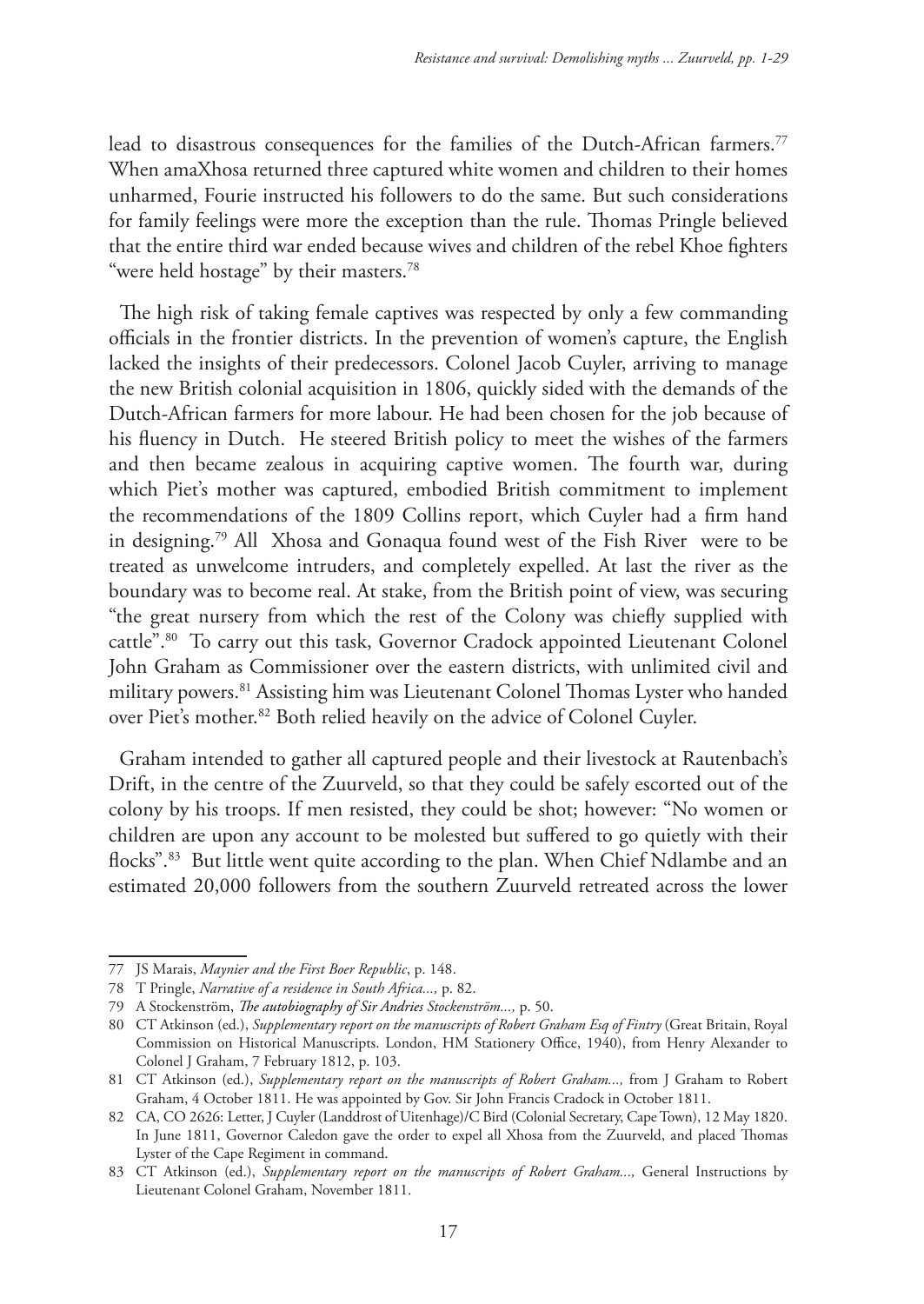Fish River, Graham complained: "He completely outgeneraled us".<sup>84</sup> The African residents of the north western Zuurveld took refuge in the Zuurberg mountains. This included the scattered imiDange chiefs and their followers. The dense vegetation and rugged terrain of these mountains offered a measure of safety to the refugees. As Colonel Graham observed: "The immense ravines which are formed by and intersect these mountains, the quantity and thickness of the woods which grow in them, I am unable to describe".85

Deep in the middle of the mountains, the massacre of Landdrost Anders Stockenstrom and fourteen Dutch-African farmers in 1811 stands out as one of the most dramatic events of the fourth war.<sup>86</sup> The killing was led by imiDange chiefs, in bitter retaliation for the "tobacco" massacre of their people in 1781.<sup>87</sup> Further, the Khoe leader of the third war, and a recent escapee from Robben Island, David Stuurman, was present, as was another prominent figure named Antonie, who was later associated with the imiDange chief Krata.<sup>88</sup>

By the start of January 1812, Graham despaired at not having enough men to clear the Zuurberg mountains and had to secure an additional two hundred troops from Cape Town.<sup>89</sup> Graham believed Chief Habana was at the centre of continuing resistance. Raiding and murders, even of white women and children, escalated in the adjacent area of the upper Fish River during January, and ex-servants of the farmers, were arming themselves with guns under David Stuurman. Chief Habana, living just north of the Zuurberg, had been joined by several other inferior chiefs, who formerly were under Slambie, probably including the other imiDange chiefs. But, they remained elusive, "the moment the troops advanced, the [Xhosa] fled to the immense wooded kloofs and ravines".90 In the peoples' absence from their home villages in the valleys, Graham removed anything that might act as an inducement for people to return, including destruction of their houses and crops.<sup>91</sup> At one point, he reported that "the whole force is constantly employed in destroying the prodigious

<sup>84</sup> CT Atkinson (ed.), *Supplementary report on the manuscripts of Robert Graham...,* J Graham to Lieutenant Colonel Reynell, 31 January 1812. Those who fled with Ndlambe are likely to have included the amaGqunukwebe, amaMbalu and amaNtinde.

<sup>85</sup> CT Atkinson (ed.), *Supplementary report on the manuscripts of Robert Graham...,* John Graham to Lieutenant Colonel Reynell, 26 February 1812.

<sup>86</sup> T Pringle, *Narrative of a residence in South Africa...,* pp. 33-34; A Stockenström, *The autobiography of Sir Andries Stockenström...,* pp. 57-59, 61. The massacre took place on 28 December 1811.

<sup>87</sup> T Pringle, *Narrative of a residence in South Africa...,* citing Reverend John Brownlee, as quoted in Thomson (vol. ii, p. 341), p. 34.

<sup>88</sup> VC Malherbe, "David Stuurman: 'Last chief of the Hottentots'", *African Studies*, 39(1), 1980, p. 58.

<sup>89</sup> CT Atkinson (ed.), *Supplementary report on the manuscripts of Robert Graham...,* Gen. Cradock to J Graham, 18 January 1812.

<sup>90</sup> CT Atkinson (ed.), *Supplementary report on the manuscripts of Robert Graham...,* J Graham to Lieutenant Colonel Reynell, 31 January 1812. Graham noted that this information was provided to him by Xhosa women.

<sup>91</sup> CT Atkinson (ed.), *Supplementary report on the manuscripts of Robert Graham...,* Lieutenant Colonel Reynell to J Graham, 7 February 1812.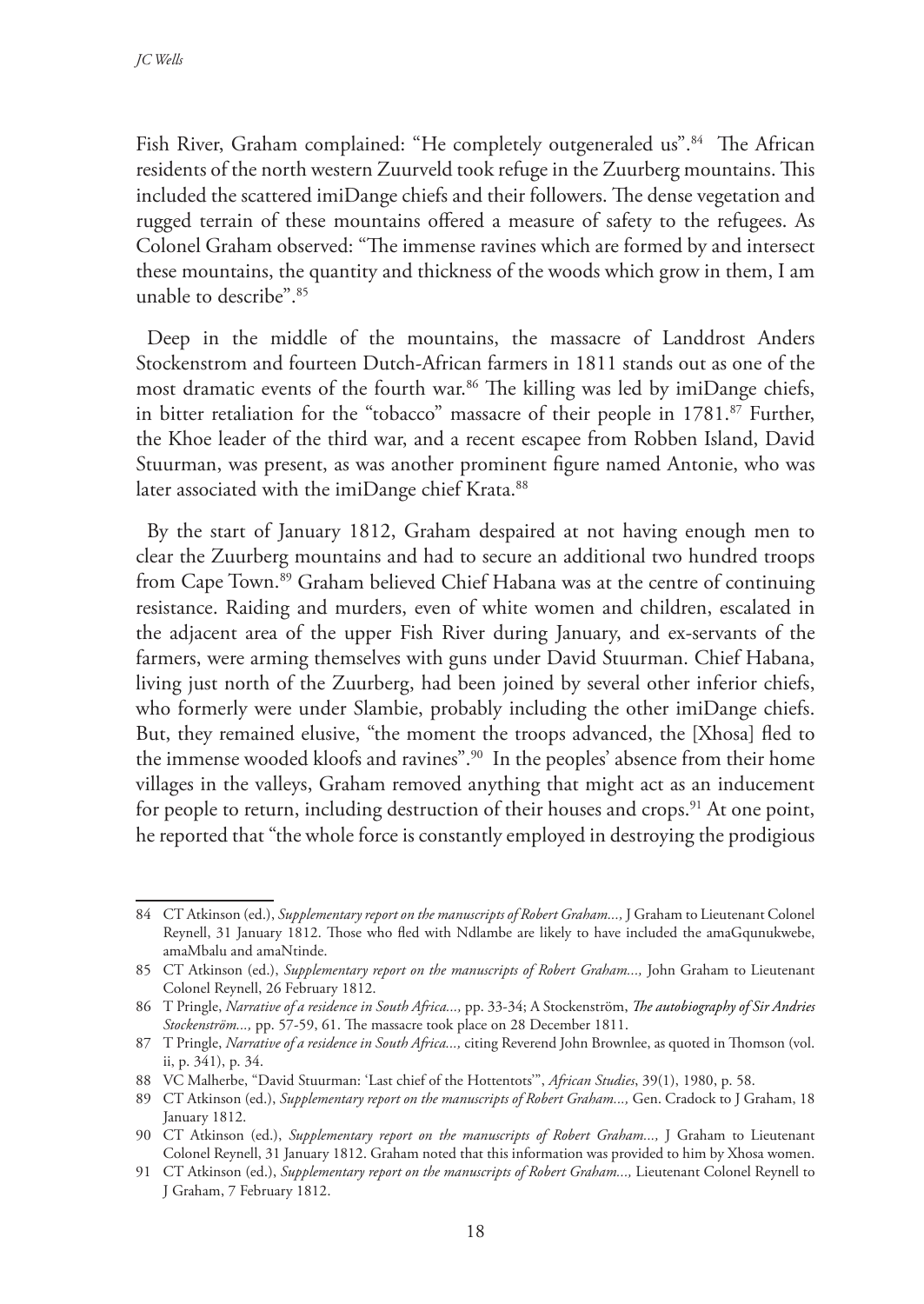quantities of Indian corn and millet, which they have planted, and which is now fit for use" $92$ 

Once troop reinforcements arrived from Cape Town in early February 1812, Graham commenced his final assault on the Zuurberg mountains. Within two weeks, he claimed that no Xhosa were left, and "upwards of 100 women and children fell into our hands".93 Graham then ordered them to be sent back to their own people using the Rooiwal crossing of the upper Fish River to enter Xhosa territory. Whatever Graham intended for the captured women and children, Piet's mother ended up in the service of Colonel Cuyler, not escorted safely back to her people. Possibly she had remained among the "stragglers" Graham reported in mid-May.<sup>94</sup> At that point, the British army apparently shot all male Xhosa still found within the colony on sight, as well as many women and children.95

How does all of this affect the construction of Piet's story? Since his mother's capture is likely to have taken place within the Zuurberg mountains, he was probably there as well. In 1811, he could have been about 15 – not old enough to be part of an army, but old enough to help protect the women, children and elderly. With the imiDange in the mountains, a young Piet would have been exposed to the veteran Khoe anti-colonial fighter, David Stuurman, with whom he would one day share a boat escaping from Robben Island. He most certainly heard about the massacre of Stockenstrom or was even present. As a survivor of the scouring of the Zuurberg, Piet would also have been introduced to the, probably, frightening sight of the British army's red coats followed by the disappearance of his mother.

It appears that Cuyler directly disobeyed orders from his commanding officer, Graham. An 1820 map shows Cuyler as owning property at the foot of the Zuurberg mountains.<sup>96</sup> Perhaps this allowed him to unofficially intercept the captive women and children sent to him by Lieutenant Colonel Lyster in  $1812.^{\circ}$  Throughout his career, Cuyler made it no secret that he played the role of labour broker, finding African women and children to place in the service of Dutch-African farmers. He was not above helping himself to the spoils of war. He confiscated all the land of David Stuurman in 1809, after personally entrapping him and sending him off to

<sup>92</sup> CT Atkinson (ed.), *Supplementary report on the manuscripts of Robert Graham...,* J Graham to his father, 14 February 1812.

<sup>93</sup> CT Atkinson (ed.), *Supplementary report on the manuscripts of Robert Graham...,* J Graham to Lieutenant Colonel Reynell, 26 February 1812.

<sup>94</sup> CT Atkinson (ed.), *Supplementary report on the manuscripts of Robert Graham...,* J Graham to Lieutenant Colonel Reynell, 15 May 1812.

<sup>95</sup> Writing in 1834, Thomas Pringle claimed "I have in my possession, unquestionable proof, that men, women and children, were indiscriminately slaughtered during this campaign by the Boor and British troops". T Pringle, *Narrative of a residence in South Africa...,* p. 34.

<sup>96</sup> Map: The District of Albany, formerly t'Zuurveld being the eastern frontier of the Colony of the Cape of Good Hope, shewing the locations of the settlers lately arrived from England and the situation of the town of Bathurst, J. Knoebel, 1820. London, W Fadden, 1822.

<sup>97</sup> CA, CO 2626: Letter, J Cuyler (Landdrost of Uitenhage)/C Bird (Colonial Secretary, Cape Town), 12 May 1820.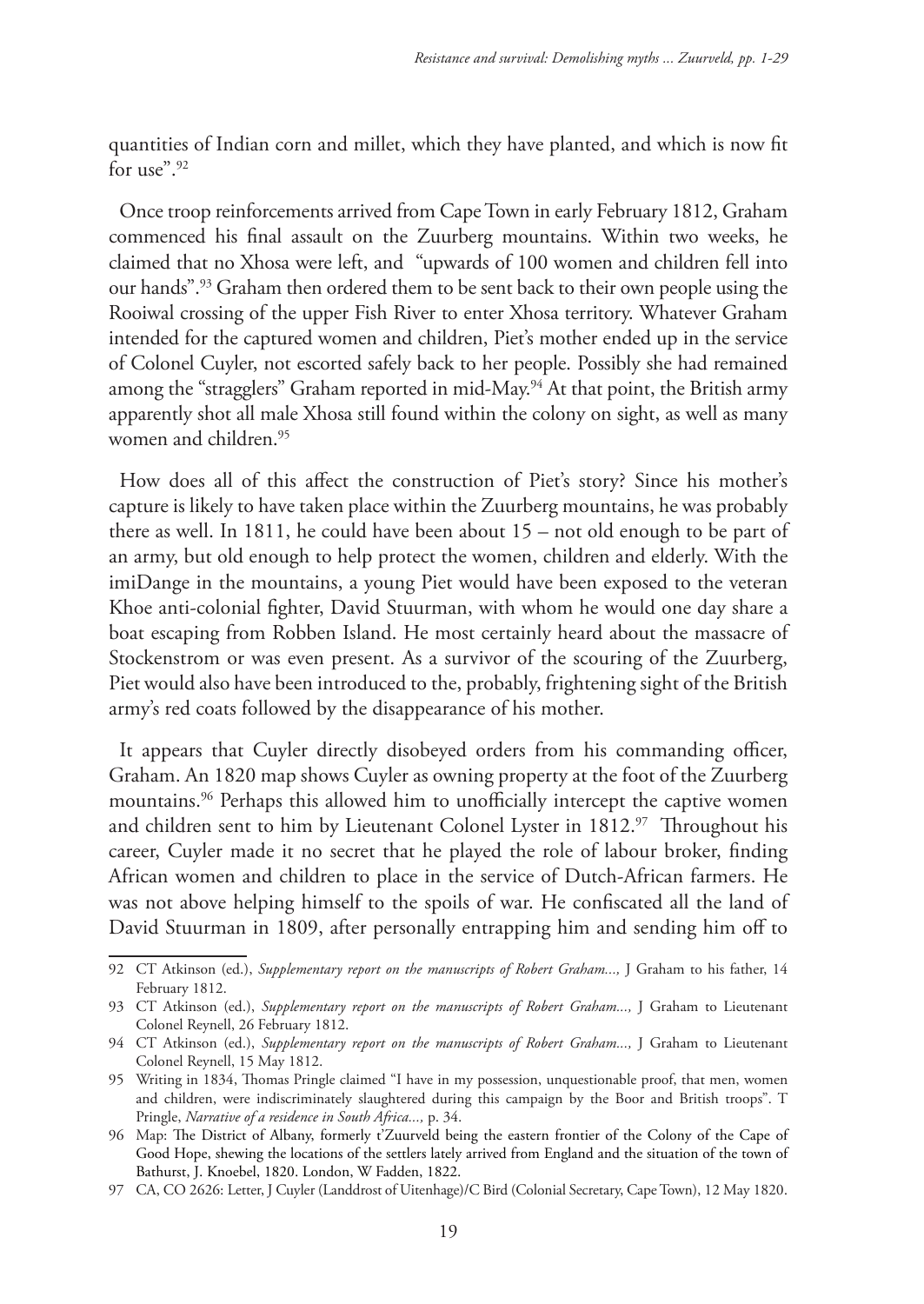Robben Island. He then kept four of Stuurman's children as his own servants.<sup>98</sup> So his possible retention of Piet's mother in 1812 was nothing new.

Cuyler's conduct reflects the new level of aggression that accompanied the start of British rule in the eastern district of the Colony, soon to be named Albany, after Cuyler's hometown in New York. With bigger and better resourced armies, the expulsion of Africans and the enforcement of the boundary was at last taking hold. A string of new military posts all along the Fish River enabled patrolling the crossing points to ensure that no one violated the boundary.99 People who wanted to come and find missing family members among the farmers could only do so clandestinely, as Piet did.

## **Coming of age with the imiDange 1812-1820**

As Piet's identity was constructed by the research effort, the question was asked about what he might have done during the eight years between the capture of his mother in 1812 and his escapes in 1820. If Piet was circumcised in 1814 to become a man fit for military service, he could have easily seen action in all the events of this time and place.100 An understanding of the imiDange role during these years contributes to their history as ardent resisters, Piet's legacy.

Traces of the lives of the imiDange living in the "basket" reveal that they remained both at the centre of developments, but also maintained their own way of responding to the unfolding events. Between 1812 and 1819, British colonisers officially viewed the "basket" as outside their boundaries. It remained a hotbed of strained relations with the colony on its two sides but was also caught in the crosscurrents of the frontier, wedged between the colony and King Ngqika.<sup>101</sup>

Peace in this part of the frontier remained elusive. After the 1812 war ended, intensive cattle raiding from both sides continued. By early 1813, the "troublesome" Xhosa faced a new commando ordered by Governor Cradock to cross the upper Fish River at Van Aarde's post to move up the western side of the "basket".<sup>102</sup> Its success resulted in some of the officers discussing the possibility of taking land within the "basket" for their

<sup>98</sup> T Pringle, *Narrative of a residence in South Africa...,* pp. 84-85.

<sup>99</sup> This included posts on the middle Fish at Hermanuskraal, De Bruins Drift, Wentzel Coetzer, Junction Drift, Van der Merwe's, De Lange's; and on the upper Fish at Paul Bester, Van Aarde's, and Kruger's crossing points. The Rooiwaal crossing remained as the main entryway to the Agter Bruintjies Hoogt part of the colony. Another post at Kommadagga guarded the main access track through the mountains. See map, Military Chart.

<sup>100</sup> Circumcision into manhood is an important Xhosa custom, which usually takes place when a boy reaches the age of 18.

<sup>101</sup> Not all the homes of the imiDange chiefs and their people are known, but it appears that Chief Krata had settled on the eastern side of the "basket" on the Koonap River. I Stocker, "Report upon [Xhosaland] in southern Africa", G Theal, *Records of the Cape Colony*, *12, 1820* (Government of the Cape Colony, 1901), p. 40.

<sup>102</sup> A Stockenström, *The autobiography of Sir Andries Stockenström ...,* 80. Stockenstrom himself considered taking a site called Maastrom, which later became the town of Bedford, in the centre of the "basket", p. 83.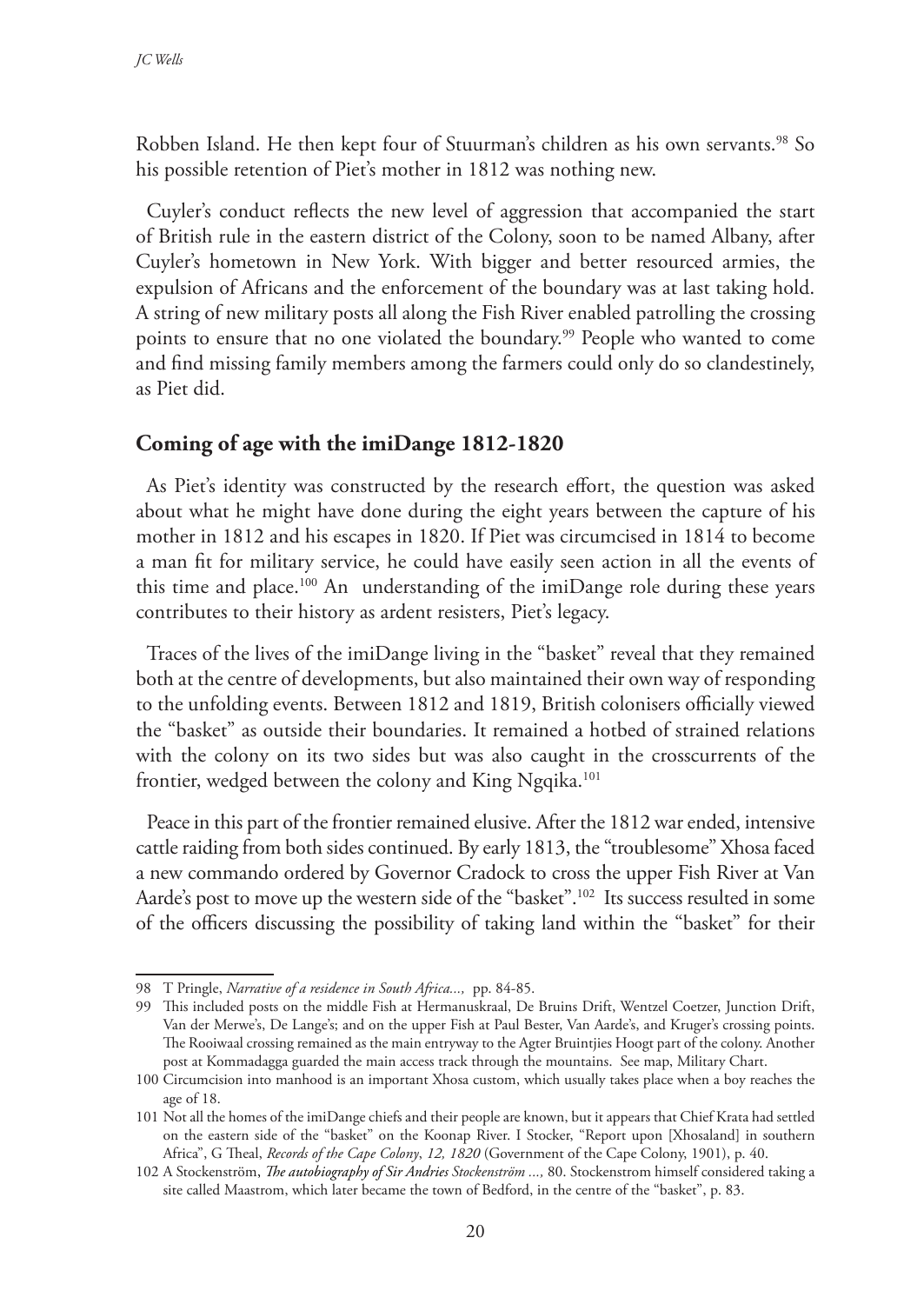personal use, an informal disregard of the Fish River boundary. The Prinsloo family living on the "basket's" north-western edge were a law unto themselves, fighting against both English and Xhosa.<sup>103</sup> They never held any regard for rules about boundaries, prohibitions on trade with the amaXhosa or bans against hiring people. They were particularly fond of going into nearby Xhosa territory for elephant hunting and selling the treasured ivory back to the amaXhosa. For someone like Piet, growing up in the "basket" the ongoing presence of mounted, armed white men might have served as a constant reminder of the frontier tensions.

The imiDange chiefs, in turn, remained primary suspects in pillaging colonial farms. Chief Habana allegedly gave a stolen horse to Makhanda, and the guns of slain soldiers from the De Bruins Drift military post were spotted inside Chief Krata's house.104 Followers of Chief Krata also lived in the vicinity of the first mission station established by the London Missionary Society on the Kat River in 1816, situated just to their east, under the direction of Joseph Williams. Although it is likely that his people visited the station once it was up and running, there is no evidence to suggest that they became adherents. Possibly Piet met the missionary's wife, Elizabeth, who he was destined to cross paths with again after his release from Robben Island.

Due to its geographical location, the "basket" witnessed the passage of the contending forces. In 1817 Governor Charles Somerset passed through the middle of the gently rolling, grassy hills, travelling the full distance from the Rooiwaal crossing on the west to the Kat River mission station on the east.<sup>105</sup> He was on his way to a major meeting with the Xhosa chiefs at the Kat River and travelled with a long string of wagons, artillery pieces, British troops, civilian mounted farmers and members of the Cape Corps regiment, mostly of Khoe background. He considered the area to be in the friendly hands of followers of his ally, King Ngqika. However, imiDange chiefs, including Habana, appear to have not attended this historic meeting, where the British dictated their right to cross into Xhosa country any time to follow the tracks of stolen cattle, and then take an equivalent number of cattle from the first kraal they came to. This would have had dire implications for the residents of the "basket", as it was their homes that were first approached by any search parties. Indeed, three weeks later, when a commando made the first effort to use this prerogative, Chief Habana met it with a well-planned ambush, not cooperation.106 Like Ndlambe before him,

<sup>103</sup> T Pringle, *Narrative of a residence in South Africa...,* p. 10. The Prinsloos led a rebellion against the English at Slagter's Nek in 1815.

<sup>104</sup> CA, 1/UIT/15/3: Letter, J Cuyler (Landdrost of Uitenhage)/J Read (Missionary of London Missionary Society, Bethelsdorp), 1 August 1816.

<sup>105</sup> Map, Military Chart. A distinct line shows "His Excellency, LCH Somerset's first route into [Xhosaland]".

<sup>106</sup> G Theal, *Records*, 11: Letter, Lord Charles Somerset (Governor, Cape Colony, Somerset)/Earl Bathurst (Secretary of State for War and the Colonies, London), 23 June 1817, pp. 357-358.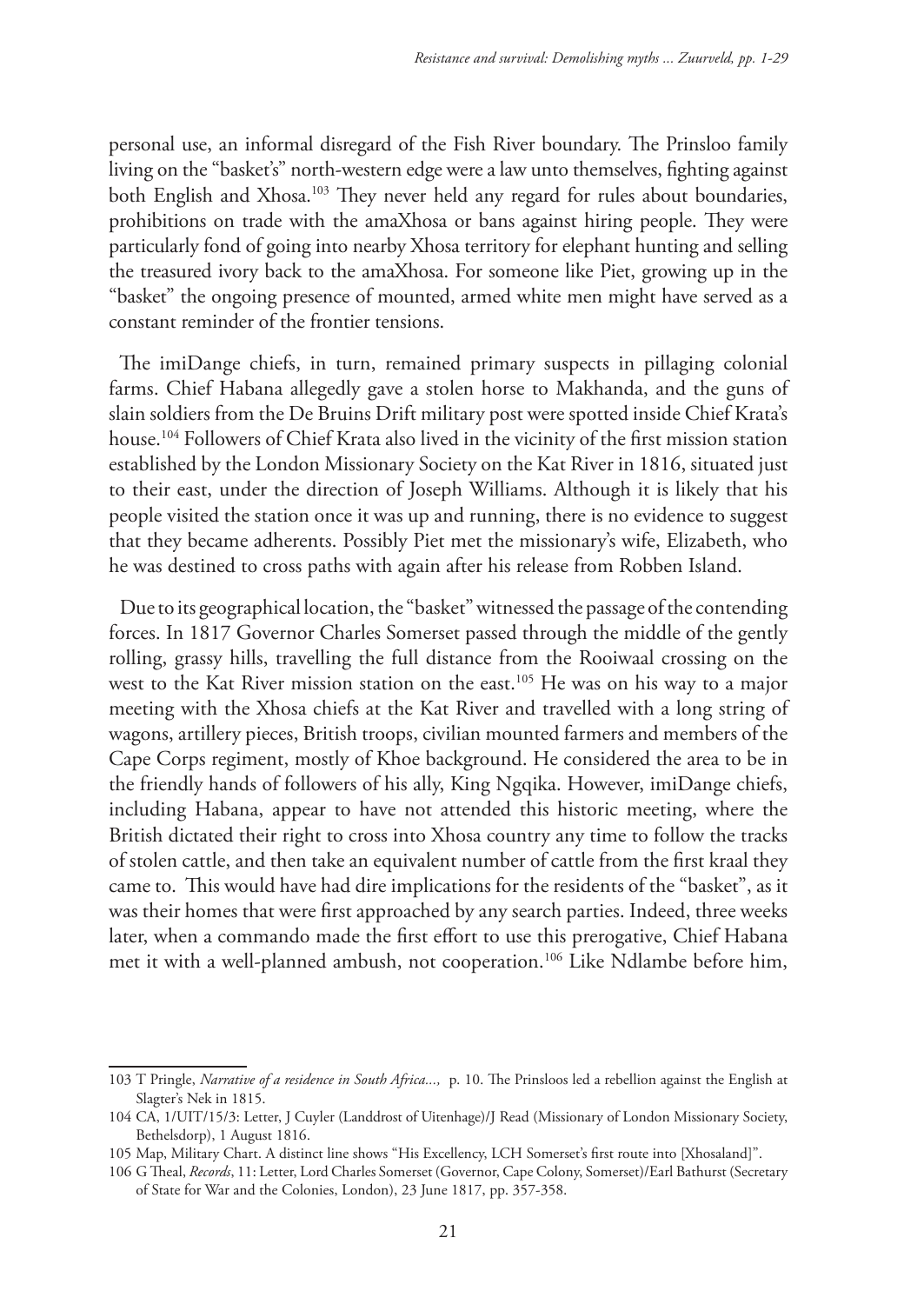Ngqika had protested that he had no power to control his subordinate chiefs.107

Chief Krata made a name for himself during the events of 1818. When his cattle were raided in late January 1818 by Major Fraser, King Ngqika sprang to his defence via official correspondence. This eventually saw 122 head of cattle returned to Chief Krata, something virtually unheard of on the troubled frontier. Fraser insisted that he had always known Krata to be a follower of Ndlambe, not Ngqika.

In late January, his followers became the victims of a strong military commando, led by Major George Fraser who had set out with instructions to deal decisively with Chief Ndlambe. However, when Ndlambe put up a fierce resistance, Fraser moved northward, and plundered 2,000 head of cattle. King Ngqika quickly sent a letter of protest, stating that it was his followers, who had been pillaged, not Ndlambe's. When a thorough investigation was done, the Governor ordered the that 122 head of cattle should be returned of the cattle to Chief Krata, who was viewed should indeed be seen as a "friendly" chief under Ngqika, whom he served as a councillor. Fraser fumed because he had always known Krata to be one of the Ndlambe chiefs. This incident revealed that imiDange chiefs could and did change their loyalties according to circumstances.<sup>108</sup>

Chief Krata almost immediately became embroiled in still another controversy with the colony. He hosted four Khoe escapees from the Uitenhage prison, who came to him with a creative plan to murder Colonel Cuyler and trigger an uprising that would end with all colonists fleeing and the restoration of the land to its people.<sup>109</sup> They expected Chief Krata to lead an invasion of amaXhosa to support the initiative in Uitenhage. The plotters claimed that Krata wanted to be first in driving out the colonists and was friendly to Khoe people, as some lived in his kraal.110 For the Piet narrative, this episode of frontier intrigue establishes some important information. Chief Krata clearly had strong links with disgruntled Khoe people if they turned to him for their plot. Further, he was viewed by them as the most militant of the border chiefs, and likely to take part in an uprising. Where could Piet have been in the midst of all this intrigue? It is possible that the plotters had news of his mother as a servant of Colonel Cuyler. At best, the coup story links Chief Krata with the Uitenhage area.

<sup>107</sup> Great Britain, Report from the Select Committee on Aborigines (British Settlements) together with Minutes of evidence, Appendix and Index, ordered by the House of Commons, 5 August 1836, Dyani Tshatshu evidence, p. 569.

<sup>108</sup> CA, CO 2613, full report on commando from G Fraser, 31 July 1818. Krata had formerly been a councillor to Chief Ndlambe. CA 1/UIT/15/4: Letter, J Cuyler/G Fraser, 28 September 1818.

<sup>109</sup> VC Malherbe, "Hermanus and his sons: Khoi bandits and conspirators in the post-rebellion period (1803- 1818)", *African Studies,* 41, 1982, p. 195.

<sup>110</sup> VC Malherbe, "Hermanus and his sons*...*", *African Studies,* 41, 1982, p. 196. Ultimately, the plot fizzled and Cuyler captured the escapees and put them on trial, hanging one. Chief Krata's people assisted one of the main plotters to escape. p. 197.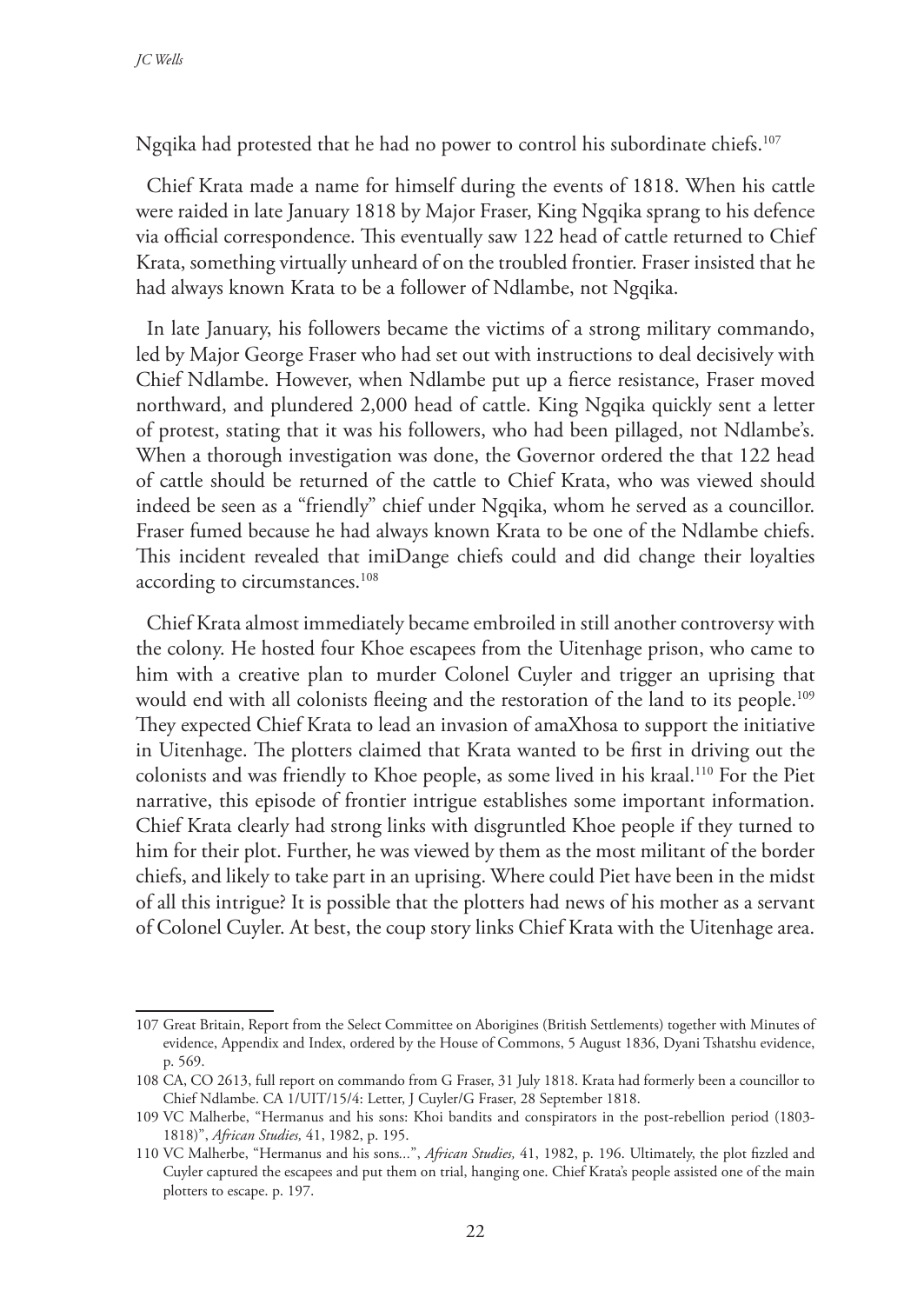It is impossible to determine the role of the imiDange in the Xhosa civil war that took place later in 1818 at amaLinde between Ngqika and Ndlambe. Chief Ndlambe's forces completely routed King Ngqika, driving him from Debe Nek eighty miles through the imiDange-occupied "basket" to take refuge on its north western side. As an exile from his own country, Ngqika communicated with the British via the Rooiwaal river crossing. The ensuing British response, the "Brereton raid", seized 23,000 head of cattle from Chief Ndlambe, with the assistance of Ngqika's soldiers.<sup>111</sup>

If it was the imiDange who supported King Ngqika on the Brereton raid in November 1818, they must have switched allegiances by the beginning of 1819. Pringle believed that most of the chiefs abandoned King Ngqika because of his "acts of tyranny and insultLieutenant". From an unprecedented surge of warfare at the start of 1819, Stockenström deduced that Ngqika was left completely alone as a friend of the British. All the Xhosa, he claimed, sided with Chief Ndlambe "because they were sure of themselves", confident in their numbers and in the justification for defying Ngqika.<sup>112</sup>

The abandonment of King Ngqika by the occupants of the "basket" spelt disaster for the colony when war broke out. Impressive military success in the western Zuurveld, between Grahamstown and Uitenhage suggested that the imiDange had returned to their former homes with a vengeance. They re-occupied the Zuurberg mountains, forced the few remaining Dutch-African famers into a protected camp at Rautenbach's Drift, severed communication channels between Grahamstown and Uitenhage and relentlessly followed the large herds of booty cattle the British were trying to drive westward for safety.<sup>113</sup> When the Sunday's River at Addo Drift flooded, the cattle could not cross, making them easy pickings for Xhosa soldiers. Their strong forces defeated colonists in major battles at De Bruin's Drift, Riet River and the Enon Mission station.<sup>114</sup> As Makhanda's own councillor put it, "We found you weak. We destroyed your soldiers. We saw that we were strong; we attacked your headquarters".115

The overwhelming Xhosa warfare triggered complete panic among British officers and officials, who sent desperate requests for help to the Governor in Cape Town

<sup>111</sup> N Mostert, *Frontiers*…, p. 468.

<sup>112</sup> A Stockenström, *The autobiography of Sir Andries Stockenström...,* p. 145.

<sup>113</sup> J Wells, *The return of Makhanda, exploring the legend* (Pietermaritzburg, University of Kwa-Zulu Natal Press, 2012), pp. 155-159.

<sup>114</sup> For full details, see Map of Xhosa invasions of the Zuurveld, January-April 1819, JC Wells, *Return of Makhanda...,* p. 156.

<sup>115</sup> T Pringle, *Narrative of a residence in South Africa...,* p. 99.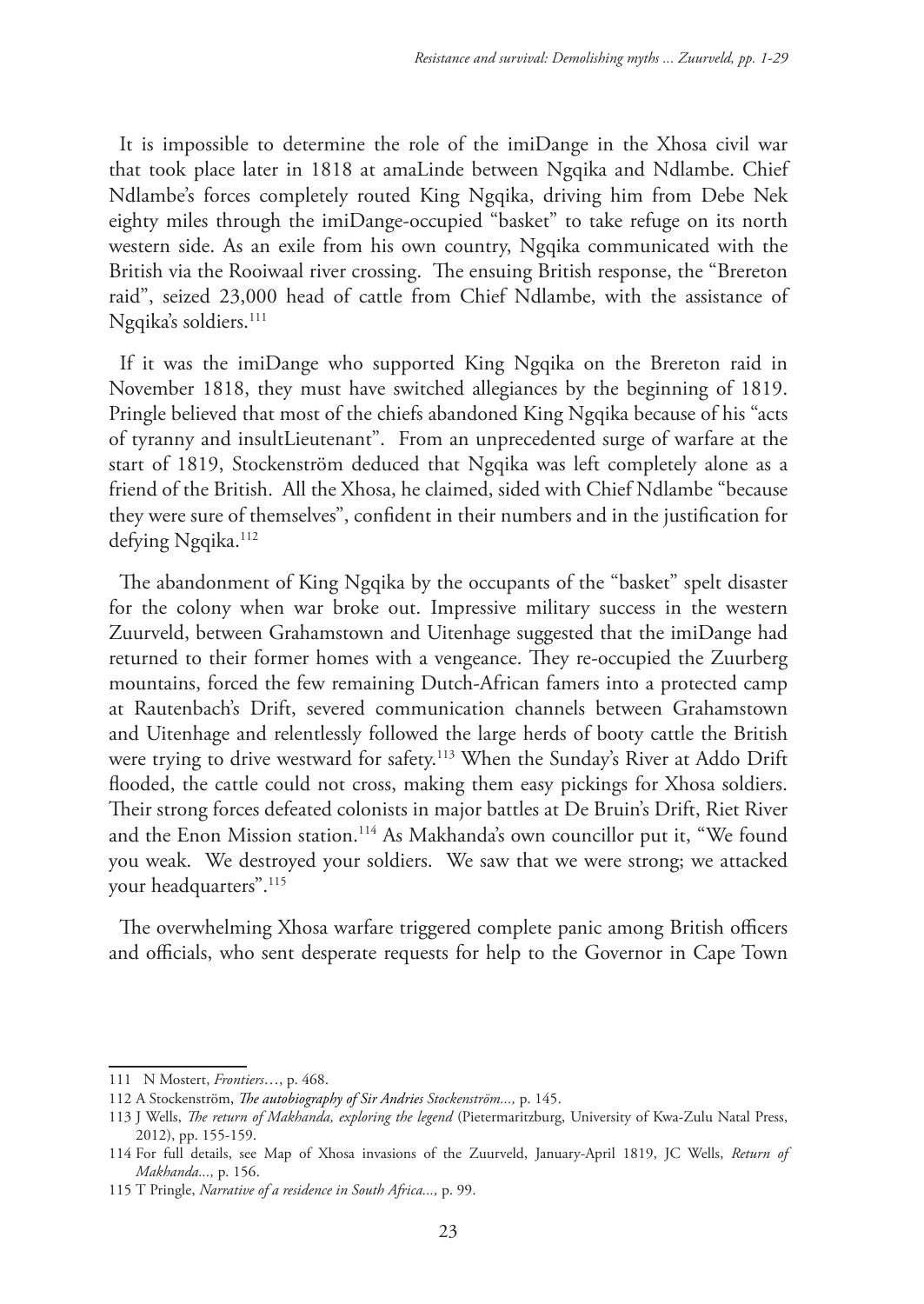during February 1819.116 By late February, a state of emergency in Uitenhage gave Colonel Cuyler powers to call on every able-bodied man to defend the town from an expected immanent attack. The ringing of the church bell would be the signal to rally everyone. So great were his fears that he refused orders to send any men to help defend Grahamstown. Fighting on the western front continued right up through 21 April, the day before the all-out attack on Grahamstown. 117 In the days, weeks and months following the defeat of the amaXhosa at Grahamstown, bitter fighting continued in the western Zuurveld, confirming that the Xhosa soldiers had not retreated back across the Fish River border, at least not over the middle Fish and upper Fish.<sup>118</sup>

There are no clues about Piet's direct role in these events of 1818 and 1819, so they can only be surmised. But given his eventual rescue of his mother, the question must be asked if the intensive fighting in the western Zuurveld was not partly motivated by the desire of the imiDange and others to try to free their own captured friends and relatives, ending decades of coercive servitude.

Three months after the battle at Grahamstown, the British launched a three-pronged counterattack which included two invasions of the central "basket" area. First, coming from the north and east, Landdrost Stockenström "scoured the country of the Kagaberg to the Kat River" forcing most of the Xhosa people to move "quietly eastward as I advanced".119 Only a few followers of Chief Xasa lingered to try to continue planting their crops. A second, central invading column crossed the Fish River at De Bruin's drift on the central Fish River and travelled eastward from there.<sup>120</sup> Ives Stocker, an army engineer, kept a diary of the progress of the force. He described the land formerly occupied by Chief Krata as lying along the Koonap and Kat Rivers, but utterly deserted. He noted: "The country was much inhabited … and the Kraals were abundant, particularly between the Kat and the Gaigai Rivers".121 He noted the extreme beauty of Chief Xasa's abandoned kraal. Thomas Pringle, who settled in 1820 on the Baviaans River, just to the west of the "basket", explored the territory on a number of occasions. He observed: "The remains of [Xhosa] hamlets, scattered through every grassy nook and dell, and now fast crumbling with decay, excited reflections of a very melancholy character and of dreary lonesomeness."122 The imiDange had lost their homes once again.

<sup>116</sup> Major G Fraser made a hasty six-day ride from Grahamstown to Cape Town, arriving 16 February with letters to inform the Governor of the desperate military situation and to request urgent assistance. CA, CO 4841: Letter, J Cuyler (Landdrost of Uitenhage)/C Bird (Colonial Secretary, Cape Town), 17 February 1819. Shortly after, Landdrost Stockenstrom of Graaf Reinet sent his trusted emissary, Heemraad Meintjies to Cape Town to further impress upon the Governor the urgency of the situation. A Stockenström, *The autobiography of Sir Andries Stockenström...,* p. 148.

<sup>117</sup> JC Wells *Return of Makhanda...,* p. 166.

<sup>118</sup> CA 1/UIT/15/5, 24 April 1819; and CA 1/UIT/15/5 letter from Cuyler to Wilshire, 27 April 1819.

<sup>119</sup> A Stockenström, *The autobiography of Sir Andries Stockenström...,* p. 163.

<sup>120</sup> I Stocker, "Report upon [Xhosaland] in southern Africa", G Theal, *Records of the Cape Colony*...*,* p. 34.

<sup>121</sup> I Stocker, "Report upon [Xhosaland] in southern Africa", G Theal, *Records of the Cape Colony*..., p. 40.

<sup>122</sup> T Pringle, *Narrative of a residence in South Africa...,* p. 41.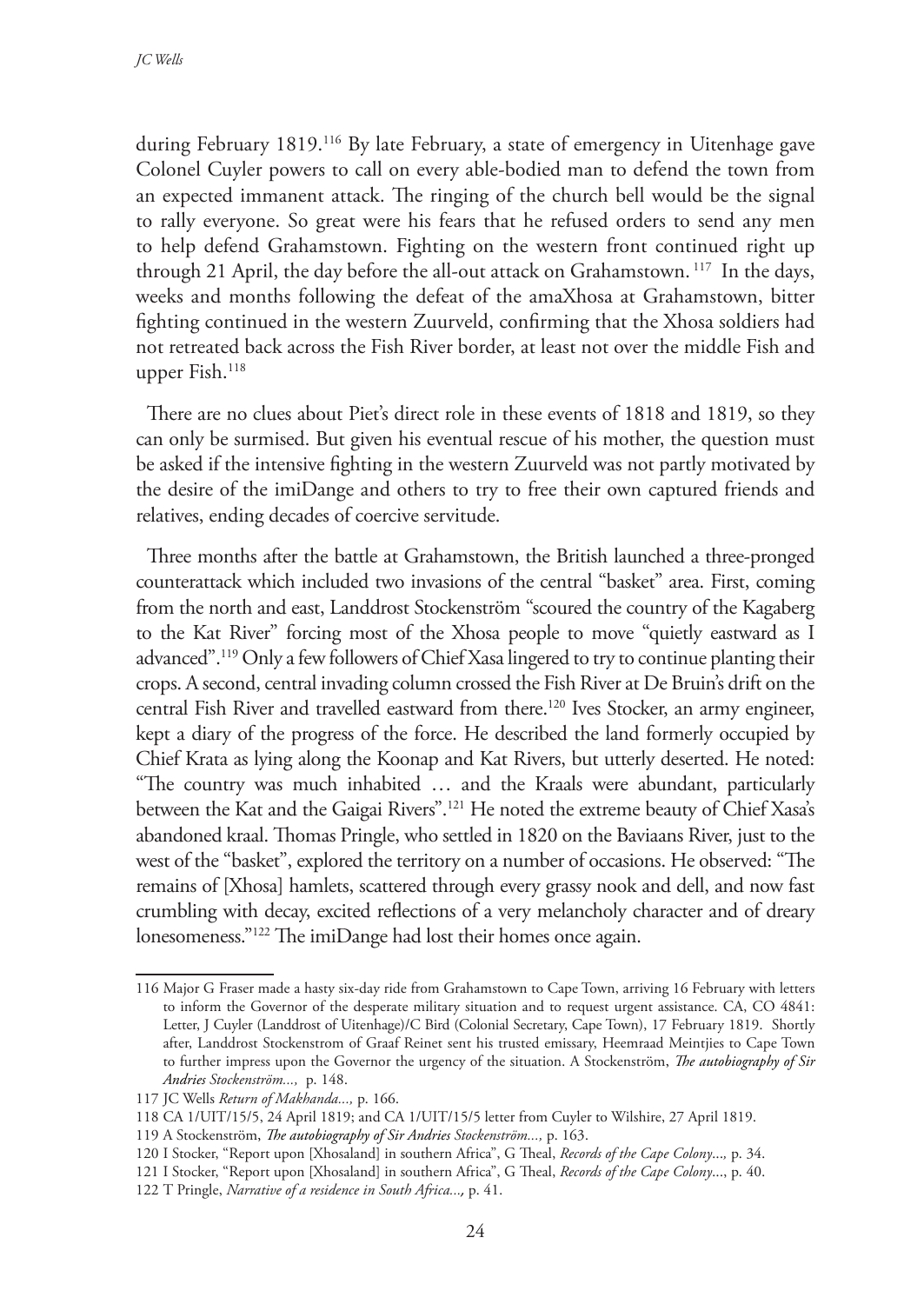### **Testing frontier labour policies**

Possibly Piet's daring rescue of his mother triggered a crisis for British colonial officials over labour issues. Under Dutch rule, a laissez-faire attitude made it possible for African people to come and go as workers for the Dutch-African farmers who settled near them. They supplemented the coerced labour most farmers brought with them, slaves and colonised Khoe dependants. Unlike them, however, the local Africans could easily go home to their villages and chiefs, as Piet's case illustrated.

The conclusion of the fifth war saw the British try to implement a new policy of total geographical separation from their African neighbours. As victors in the war, they established "neutral zones" defined as no-mans-land between the now fully whiteowned colony and its former occupants. Along the upper Fish River, this meant that the entire "basket" should remain empty. The unending conflicts between 1812 and 1819 had showed how dangerous it was to have disgruntled indigenous people living right next door, but with a long boundary that had been impossible to enforce. So, creating empty spaces offered the next best solution. But the formalisation of the boundary at last in 1819, raised the question of whether any African people could cross it to take up work with the colonists.

From the beginning of January 1820, the issue of the presence of "Ghona [Xhosa]" within the colony suddenly erupted as an important concern for Colonel Cuyler. It is likely that Piet's escape with his mother came at this time, based on subsequent events. When he found them gone, what would Cuyler have done? It appears that he immediately contacted Asking the Commander of the Frontier, Colonel Willshire, to help track them down, seems logical. The records do not reveal the question, but Willshire provided an answer. A letter from Wilshire him to Cuyler on 6 January pointed out that Dutch-African farmers, especially in the Rooiwaal area were creating great danger by employing Xhosa men and women. Could this have been his way of saying he was not likely to detect Piet's runaway group in reply to a call for help from Cuyler? Cuyler used this letter to justify his appeal in mid-January to the Colonial Secretary, C Bird, for a new official Proclamation to prohibit any African from entering the colony for work. Existing provisions from the end of the 1812 war "to prevent all intercourse with the [Xhosa] people" were inadequate for taking firm legal action, he argued. Cuyler wanted all such employed Xhosa and Gona men to be rounded up and sent to Robben Island as an example. Women, however, were to be sent to him for distribution to farmers wanting labour. His role to send out captured women, he said, was a direct instruction from Governor Somerset when he was there two months earlier.<sup>123</sup>

By the end of January 1820, Cuyler had indeed secured a fresh government Proclamation prohibiting the employment of male Gonaqua and Xhosa within the

<sup>123</sup> CA, CO 2626: Letter, J Cuyler (Landdrost of Uitenhage)/C Bird (Colonial Secretary, Cape Town), 14 January 1820, with enclosure of excerpts from a letter received from Colonel Willshire dated 6 January 1820.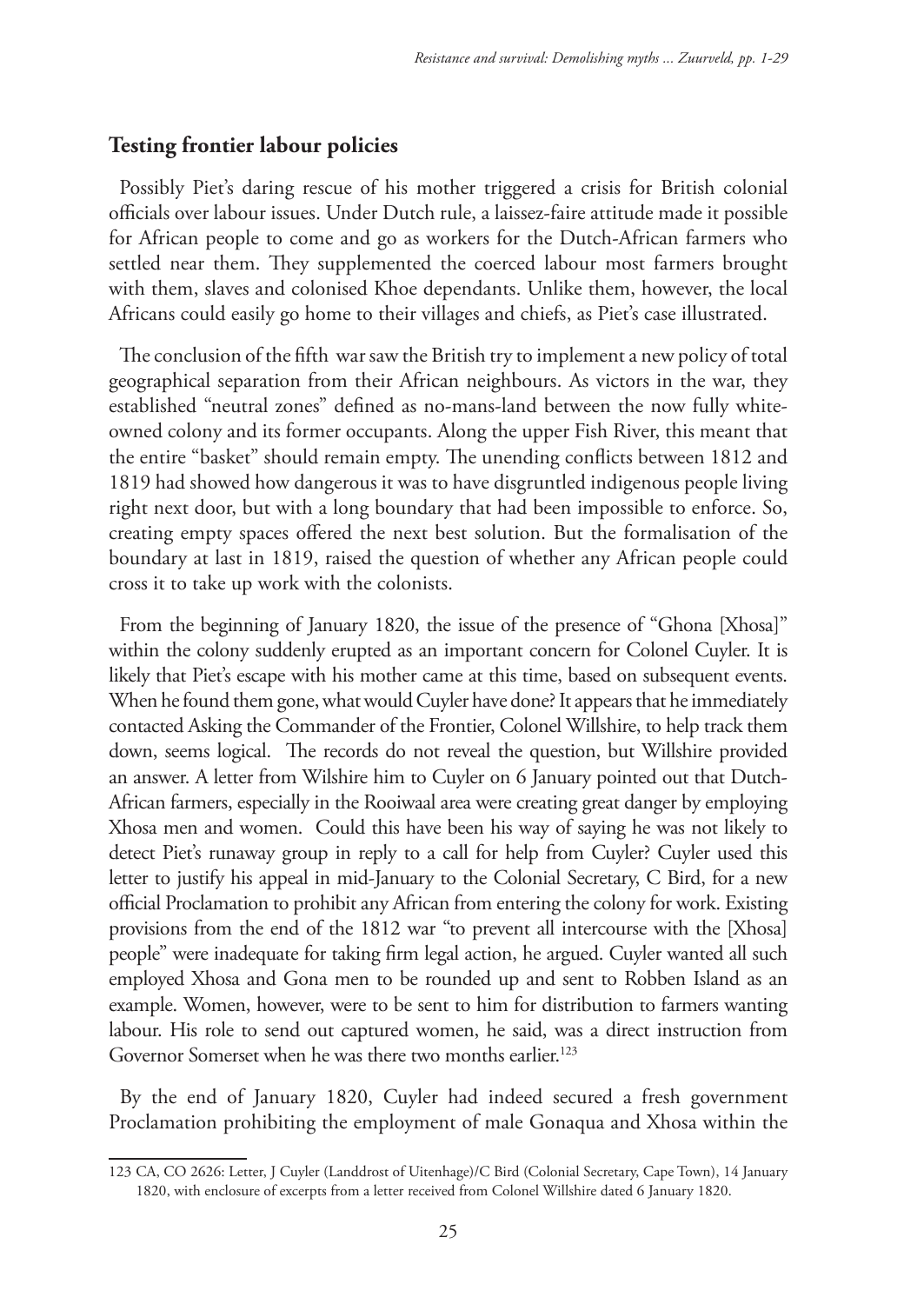Colony. The new Proclamation on 28 January 1820 made it illegal for residents of the colony to hire any "wandering [Xhosa] and Ghonaquas".124 Such employees, it warned, might draw their friends and relatives to come visit them, and commit acts of "depredations." The prohibition was against hiring "or harbouring any Male [Xhosa] or Gonaqua[Khoe], belonging to the [Xhosa] Kraals." The Proclamation freshly empowered officials to arrest "any [Xhosa or] Ghonaquas" but excluded women. Since the Proclamation directly prohibited what Cuyler had just done with Piet, it might well have been prompted by his outraged response to Piet's escape.

Without waiting for the Proclamation, Cuyler gave instructions to military officials in Grahamstown to round up all Gonaquas and Xhosa in the colony. Cuyler viewed this "punishment" as important to serve as a warning to all white famers on the frontier. By the end of March, such a group of arrested men, women and children reached Cuyler in Uitenhage. He duly sent the women and children into service, in areas farremoved from the frontier, west of the Gamtoos River to prevent their possible escape, and he sent twenty-two men to Robben Island.125 Piet appears to have been arrested separately and sent to Uitenhage on orders from Colonel Willshire, but was added to the group.126

But this firm action backfired. When the group arrived in Cape Town, with no reason given for their being sent to Robben Island, the new Acting Governor, Sir Rufane Donkin, sat down and interviewed them, taking their names and details. He ordered that they should all be sent back to Algoa Bay and have their wives, children and cattle restored to them. He further pointed out that the intention of the Proclamation was to have any suspicious people sent to Grahamstown, where their cases could be determined on a case by case basis and if needed, military escorts arranged to return them to their chiefs. It was the employers who should be prosecuted, not their workers. The Acting Governor followed the line of reasoning offered by Andries Stockenstrom, the Landdrost of Graaf Reinet, who objected to the January Proclamation on the grounds that allowing people to come to work for farmers was perfectly desirable. He warned that if people were evicted, they would simply join bands of thieves, sharing their intimate knowledge of the colony.127 This more moderate view was taken up by Donkin, who cautioned Willshire that it was too soon after the war to treat the Xhosa harshly, warning, "they must either suffer

<sup>124</sup> Proclamation, 28 January 1820. Sir Richard Plaskett and T Miller, compilers, *Proclamations, advertisements and*  other official notices published by the government of the Cape of Good Hope from January 10<sup>th</sup>, 1806 to May 21<sup>a</sup>, *1825* (Cape Town, Cape of Good Hope Government Press, 1827), p. 465.

<sup>125</sup> J Philip, *Researches in South Africa...,* p. 192.

<sup>126</sup> CA, CO 2626: Letter, J Cuyler (Landdrost of Uitenhage)/C Bird (Colonial Secretary, Cape Town), 12 May 1820. By March, Colonel Willshire was based at Fort Willshire which was then under construction on the Keiskamma River.

<sup>127</sup> CA CO 2625: Letters from Graaf Reinet: A Stockenstrom (Landdrost Graaf Reinet)/C Bird (Colonial Secretary, Cape Town), 9 March 1820.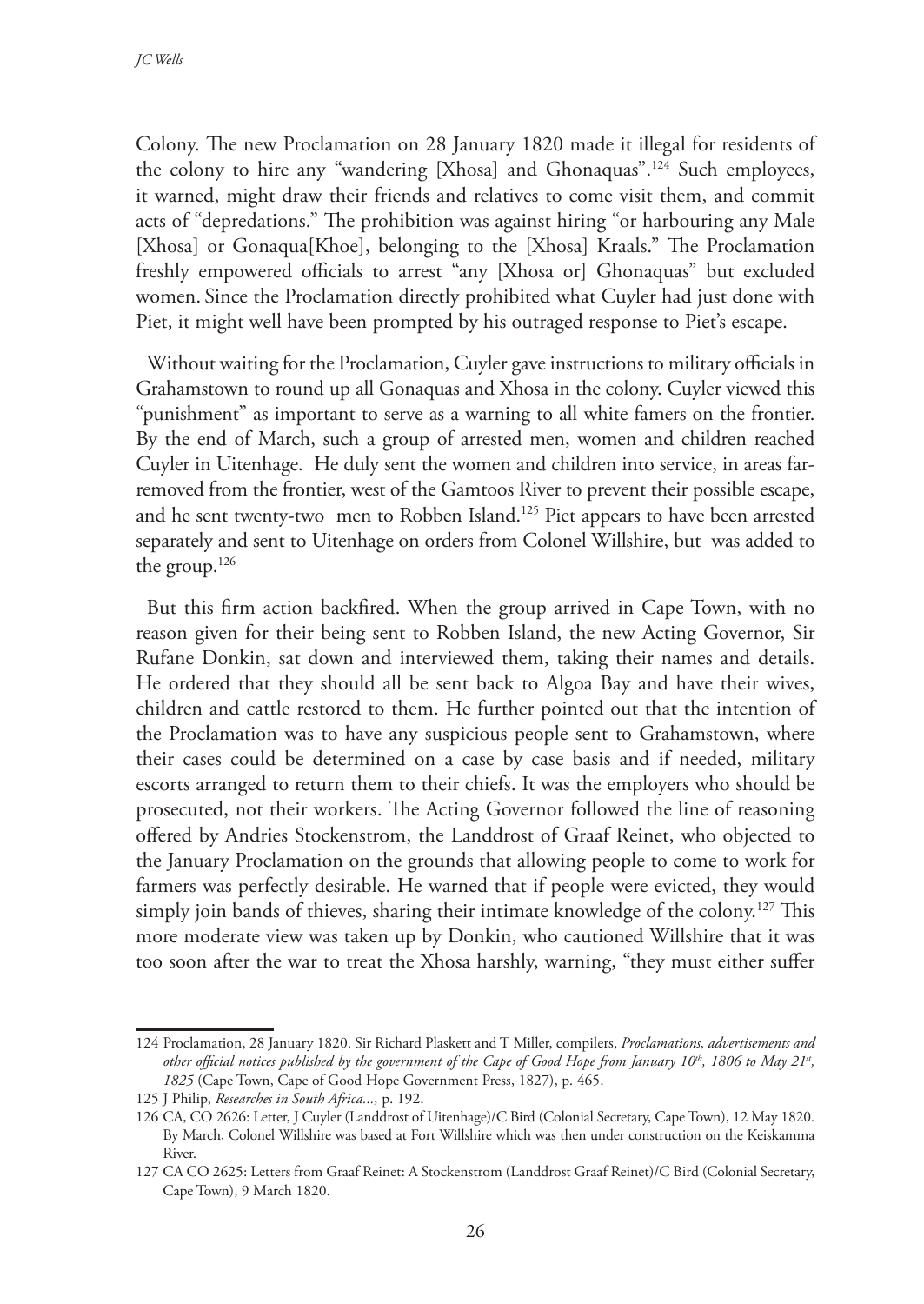from hunger, or they must plunder".<sup>128</sup>

The abrupt reversal appears to have been due to the involvement of missionaries from the London Missionary Society, appealing to Major Fraser.<sup>129</sup> The action seriously backfired for Cuyler when it was learned that the arrested group were part of a small Christian community formed at the mission station of Joseph Williams before he died in 1818. At the time of the battle of amaLinde in late 1818, the families had been "enticed" by Dutch-African farmers living near the Rooiwaal crossing of the Fish River, to come work for them on the grounds that they were likely to suffer persecution as African Christians if they remained in Xhosa country.130 When the army rounded up the families in March, they were told they were being sent to join Reverend Brownlee at his new mission station in Xhosa territory. Instead, they ended up sent to Robben Island, with the women and children scattered as servants. By 10 May, Colonel Willshire wrote a letter of apology, taking full blame for the errors.<sup>131</sup> The softer policy line had to be followed. Cuyler, in his cover letter to Willshire's, however, protested the return of Piet, explaining why he was considered dangerous.<sup>132</sup>

It is likely that Piet arrived at Robben Island in mid-May1820. He would have found there, several people that he already knew, being held as prisoners of war related to the 1819 fighting. This included David Stuurman, a possible acquaintance from the days of evading Graham's forces in the Zuurberg mountains in 1812 and perhaps the subsequent plan to overthrow Cuyler in 1818. On the morning of 9 August 1820, Piet joined a group of prisoners who overpowered their sleeping guards, seized their weapons and literally fought their way off the Island. Though not specifically named, Piet could have been involved at all stages. Under the command of Hans Trompetter, fourteen Xhosa men secured Makhanda's release. One of the whaling boats used to escape contained "a party mostly [Xhosa] among whom was Chief Lynx under the command of ... Hans Trompetter".<sup>133</sup> This boat also included David Stuurman. When it crashed on the rocks near the shore of the Blaubergstrand, about half its occupants drowned, while the other half survived. Judging from the records of how the escapees on shore were eventually apprehended by the authorities, it is likely that Piet was in this boat with his comrades from the eastern war zone.

Testimony at the subsequent trial of escapees, noted that the fate of several boat occupants was not known – whether they had drowned or made it to land. Therefore, the record makes no mention specifically of Piet. However, he surfaced in the court

133 CA, CJ 613, Bill of Indictment.

<sup>128</sup> CA CO 4843: Letter, Book, R Donkin (Acting Governor)/T Willshire (Commandant), 21 February 1820. 129 B Holt, *Joseph Williams and the pioneer mission...,* p. 192.

<sup>130</sup> B Holt, *Joseph Williams and the pioneer mission...,* p. 191.

<sup>131</sup> CA, CO 2626: Letter from Colonel Willshire, from Ft. Willshire, 10 May 1820; enclosed with letter from J Cuyler to Colonial Secretary, 13 May 1820.

<sup>132</sup> CA, CO 2626: Letter, J Cuyler (Landdrost of Uitenhage)/C Bird (Colonial Secretary, Cape Town), 13 May 1820. The letter which explains Piet's case reads as if it was a cover letter for returning Piet to Cape Town.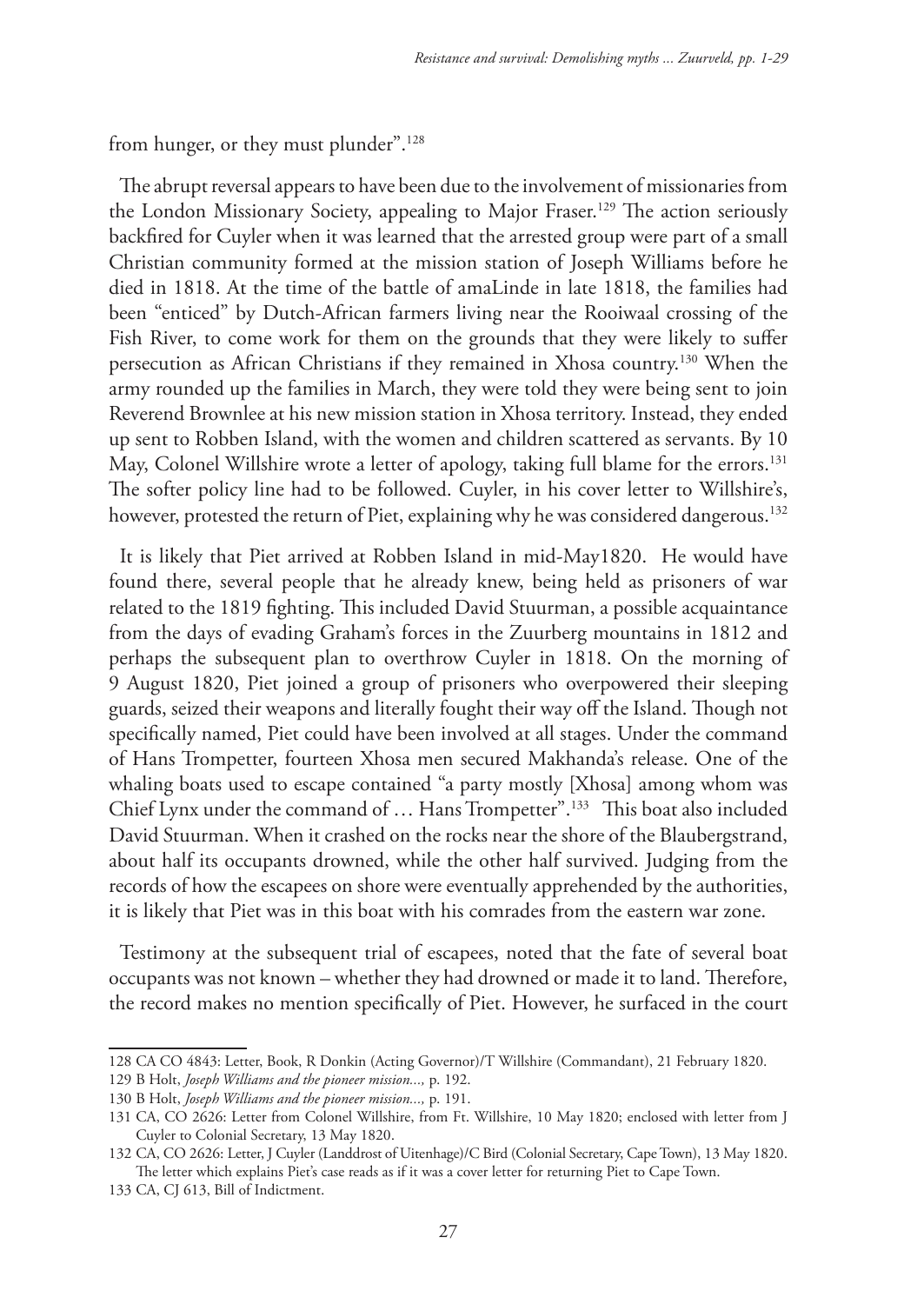records on 15 September, two weeks after the conclusion of the main trial. He had been apprehended on "suspicions of burglary and theft" and sent to Cape Town by Fiscal Fischer from Tulbagh. This confirms that Piet was heading eastward, when caught. A brief trial took place on 17 October, where the court found him guilty, not of theft, but for his role in the escape. He received the same sentence as the others, "to be scourged, branded and confined for 14 years at public works".134 He also had to "witness the execution" of the leaders on 16 December 1820.

Piet remained at Robben Island for the next seven years. Records for that period show that he worked at cleaning rocks in the quarry for sale. While his three Xhosa colleagues who shared the same sentence with him, Batty, Jacob and Jacawa all had occasional spells of illness and hospitalization, Piet appears to have maintained remarkably good health. He only went to the prison hospital once in 1826, when he was listed as sick for five days.<sup>135</sup>

Then suddenly, in August 1827, the four Xhosa men and another one classified as a [Koe] named Klaas, all found themselves on a boat leaving the Island and on their way home. The Commandant of Robben Island had written to the Acting Governor, Richard Plasket, in June of that year, asking why they were still being held, observing that they were "considered the best behaved prisoners on the island".136 On 1 August, the Commandant received a letter from Plasket, informing him of an official pardon and a plan to escort the freed men back to their chiefs on the frontier.<sup>137</sup> He duly placed the ex-prisoners in the same boat that had delivered the letter, as it returned to Cape Town. After five days, they embarked on the *Harriet* for Port Elizabeth, under the watchful eye of a newly arriving LMS missionary, Friedrich Gottlob Kayser. Once in Port Elizabeth, the men went to the near-by Bethelsdorp Mission Station, Kayser's destination. There, they would have found the former wife of the late Reverend Joseph Williams, Elizabeth, who remarried Adam Robson, the man heading Bethelsdorp in 1827. A few weeks later, Robson wrote to the Magistrate of Uitenhage to ask formal permission for the ex-prisoners to remain at Bethelsdorp instead of "proceeding to their native country" because "they left their wives and children in this neighbourhood & they are anxious to ascertain where they are & to see them".138 The last news of the former prisoners was that "one of them has found a Son, whose mother died, and others have discovered distant relatives".139 Here the trail of Piet's story ends.

137 CA, CO 4887, Letter, R Plasket/Landdrost of Albany, 8 August 1827.

<sup>134</sup> CA, CO 125, List of Criminal Prisoners for September, October and November 1820.

<sup>135</sup> CA, CO 288, Commandant of Robben Island 1826; CO 333, Commandant of Robben Island, 1827. Piet was ill from 14-19 September.

<sup>136</sup> CA, CO 334, Commandant of Robben Island, 1827: Letter to R Plasket (Acting Governor), 18 June 1827.

<sup>138</sup> CA, CO 2690, Letter, Landdrost Uitenhage from A Robson, Bethelsdorp, 7 September 1827.

<sup>139</sup> CA, CO 2690, Letter from Landdrost Uitenhag/Major General Bourke, Lieutenant Gov. 25 September 1827.